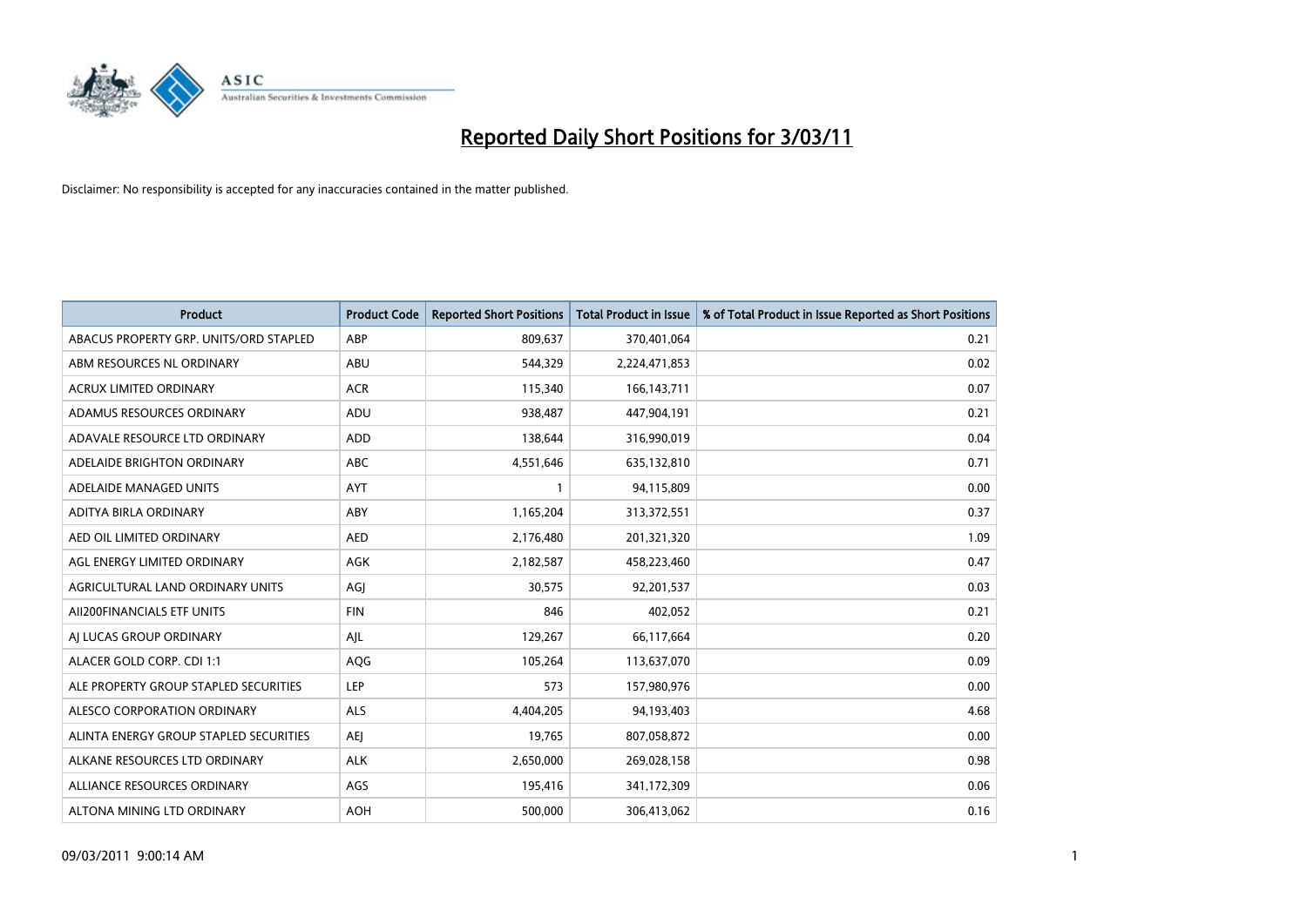

| <b>Product</b>                          | <b>Product Code</b> | <b>Reported Short Positions</b> | <b>Total Product in Issue</b> | % of Total Product in Issue Reported as Short Positions |
|-----------------------------------------|---------------------|---------------------------------|-------------------------------|---------------------------------------------------------|
| ALUMINA LIMITED ORDINARY                | <b>AWC</b>          | 24,571,524                      | 2,440,196,187                 | 0.99                                                    |
| AMADEUS ENERGY ORDINARY                 | AMU                 | 454.000                         | 300,288,855                   | 0.15                                                    |
| AMALGAMATED HOLDINGS ORDINARY           | AHD                 | 169                             | 157,452,483                   | 0.00                                                    |
| AMCOR LIMITED ORDINARY                  | <b>AMC</b>          | 4,840,127                       | 1,225,519,046                 | 0.38                                                    |
| AMP CAPITAL CHINA ORDINARY UNITS        | <b>AGF</b>          | 65,310                          | 337,034,455                   | 0.02                                                    |
| AMP LIMITED ORDINARY                    | AMP                 | 53,461,279                      | 2,094,424,200                 | 2.51                                                    |
| AMPELLA MINING ORDINARY                 | <b>AMX</b>          | 223,511                         | 202,975,108                   | 0.12                                                    |
| ANSELL LIMITED ORDINARY                 | <b>ANN</b>          | 4,867,591                       | 133,007,903                   | 3.66                                                    |
| ANTARES ENERGY LTD ORDINARY             | <b>AZZ</b>          | 2,232,153                       | 283,000,000                   | 0.79                                                    |
| ANZ BANKING GRP LTD ORDINARY            | ANZ                 | 3,983,656                       | 2,596,103,390                 | 0.14                                                    |
| APA GROUP STAPLED SECURITIES            | <b>APA</b>          | 5,771,288                       | 551,689,118                   | 1.05                                                    |
| APEX MINERALS NL ORDINARY               | <b>AXM</b>          | 885,146                         | 3,917,821,105                 | 0.02                                                    |
| APN EUROPEAN RETAIL UNITS STAPLED SEC.  | <b>AEZ</b>          | 11,832                          | 544,910,660                   | 0.00                                                    |
| APN NEWS & MEDIA ORDINARY               | <b>APN</b>          | 18,548,100                      | 606,084,019                   | 3.09                                                    |
| AQUARIUS PLATINUM. ORDINARY             | <b>AOP</b>          | 3,314,889                       | 463,266,640                   | 0.70                                                    |
| AQUILA RESOURCES ORDINARY               | <b>AQA</b>          | 3,255,230                       | 374,323,124                   | 0.85                                                    |
| ARAFURA RESOURCE LTD ORDINARY           | <b>ARU</b>          | 3,440,126                       | 367,930,342                   | 0.94                                                    |
| ARDENT LEISURE GROUP STAPLED SECURITIES | AAD                 | 1,536,678                       | 318,147,978                   | 0.47                                                    |
| ARISTOCRAT LEISURE ORDINARY             | <b>ALL</b>          | 27,294,847                      | 533,983,910                   | 5.11                                                    |
| ASCIANO LIMITED ORDINARY                | <b>AIO</b>          | 37,526,722                      | 2,926,103,883                 | 1.30                                                    |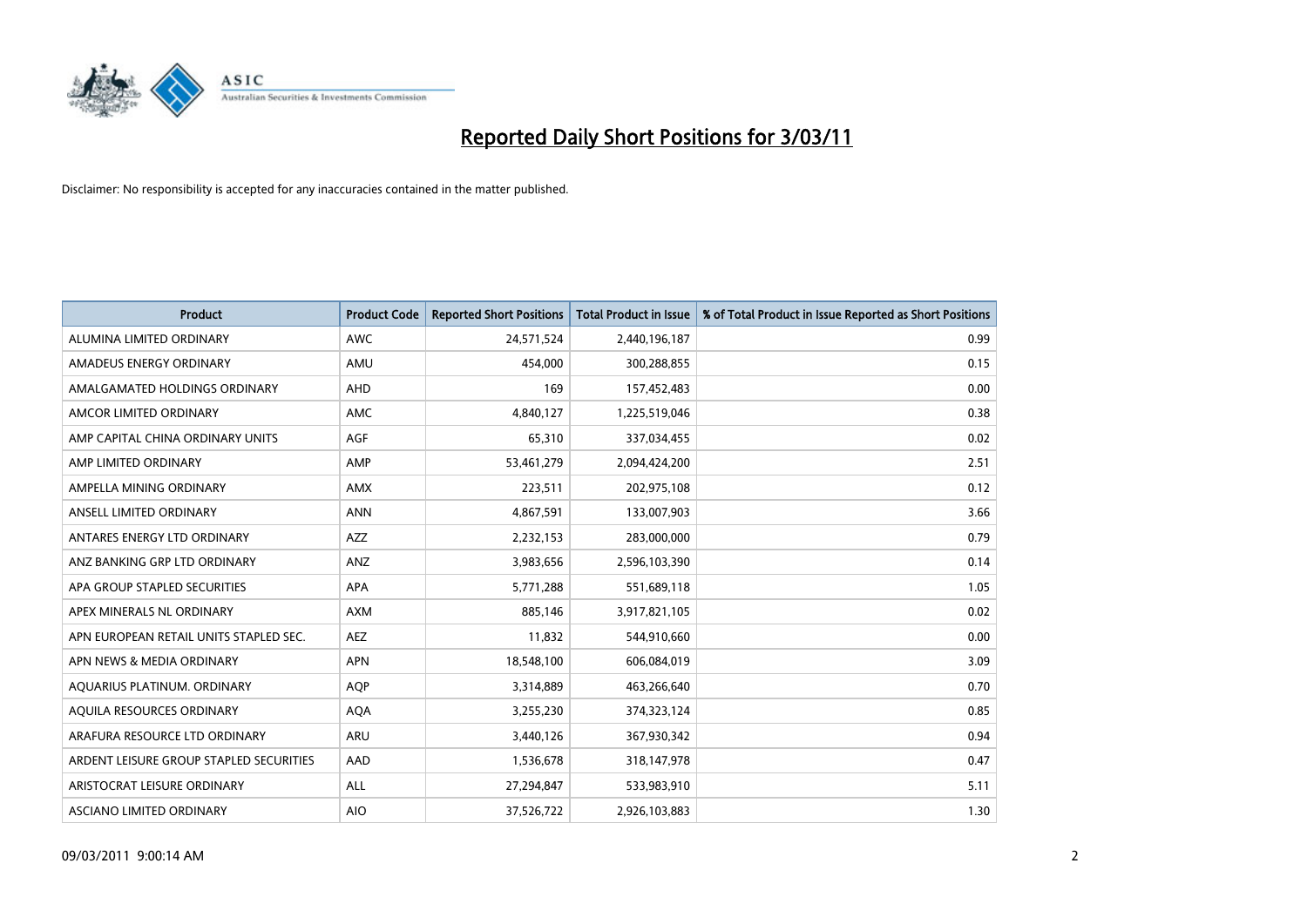

| <b>Product</b>                          | <b>Product Code</b> | <b>Reported Short Positions</b> | Total Product in Issue | % of Total Product in Issue Reported as Short Positions |
|-----------------------------------------|---------------------|---------------------------------|------------------------|---------------------------------------------------------|
| ASG GROUP LIMITED ORDINARY              | <b>ASZ</b>          | 20,996                          | 168,247,718            | 0.01                                                    |
| ASPEN GROUP ORD/UNITS STAPLED           | <b>APZ</b>          | 1,061,693                       | 592,674,670            | 0.16                                                    |
| ASPIRE MINING LTD ORDINARY              | <b>AKM</b>          | 61,688                          | 534,723,044            | 0.01                                                    |
| ASTON RES LTD ORDINARY                  | <b>AZT</b>          | 9,220                           | 204,527,604            | 0.00                                                    |
| ASTRO IAP PROP GROUP STAPLED SECURITIES | AJA                 | 17,033                          | 50,821,741             | 0.04                                                    |
| ASX LIMITED ORDINARY                    | ASX                 | 865,519                         | 175,136,729            | 0.49                                                    |
| ATLANTIC LIMITED ORDINARY               | ATI                 | 599,038                         | 110,893,957            | 0.54                                                    |
| ATLAS IRON LIMITED ORDINARY             | <b>AGO</b>          | 9,293,601                       | 792,617,563            | 1.18                                                    |
| AURORA OIL & GAS ORDINARY               | <b>AUT</b>          | 806,069                         | 403,437,342            | 0.19                                                    |
| AUSDRILL LIMITED ORDINARY               | <b>ASL</b>          | 360,914                         | 262,933,906            | 0.13                                                    |
| AUSENCO LIMITED ORDINARY                | AAX                 | 4,055,524                       | 122,511,701            | 3.30                                                    |
| <b>AUSTAL LIMITED ORDINARY</b>          | ASB                 | 168,761                         | 188,069,638            | 0.08                                                    |
| <b>AUSTAR UNITED ORDINARY</b>           | <b>AUN</b>          | 8,470,844                       | 1,271,357,418          | 0.67                                                    |
| AUSTBROKERS HOLDINGS ORDINARY           | <b>AUB</b>          | 2                               | 54,339,433             | 0.00                                                    |
| AUSTIN ENGINEERING ORDINARY             | ANG                 | 21,560                          | 71,614,403             | 0.03                                                    |
| <b>AUSTRALAND ASSETS ASSETS</b>         | <b>AAZPB</b>        | 1,168                           | 2,750,000              | 0.04                                                    |
| AUSTRALAND PROPERTY STAPLED SECURITY    | <b>ALZ</b>          | 586,747                         | 576,837,197            | 0.09                                                    |
| AUSTRALIAN AGRICULT. ORDINARY           | AAC                 | 4,721,523                       | 264,264,459            | 1.76                                                    |
| <b>AUSTRALIAN EDUCATION UNITS</b>       | <b>AEU</b>          | 625,000                         | 134,973,383            | 0.46                                                    |
| AUSTRALIAN FOUNDAT. ORDINARY            | AFI                 | 100                             | 1,016,903,220          | 0.00                                                    |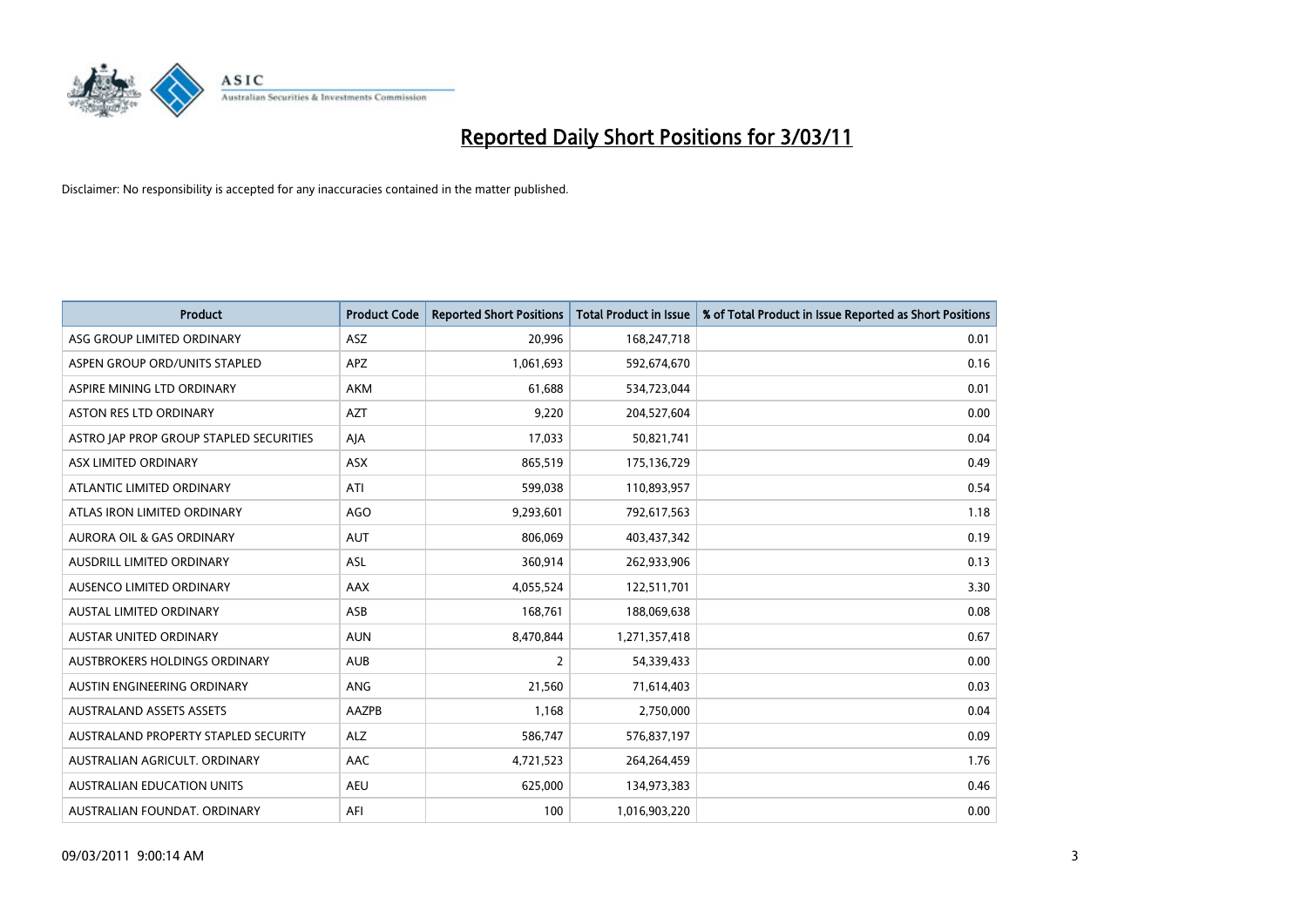

| <b>Product</b>                       | <b>Product Code</b> | <b>Reported Short Positions</b> | <b>Total Product in Issue</b> | % of Total Product in Issue Reported as Short Positions |
|--------------------------------------|---------------------|---------------------------------|-------------------------------|---------------------------------------------------------|
| AUSTRALIAN INFRASTR. UNITS/ORDINARY  | <b>AIX</b>          | 323,502                         | 620,733,944                   | 0.06                                                    |
| AUSTRALIAN MINES LTD ORDINARY        | <b>AUZ</b>          | 1,400,000                       | 396,909,440                   | 0.35                                                    |
| AUSTRALIAN PHARM, ORDINARY           | API                 | 1,244,266                       | 488,115,883                   | 0.24                                                    |
| AUTOMOTIVE HOLDINGS ORDINARY         | <b>AHE</b>          | 193,423                         | 226,387,577                   | 0.08                                                    |
| AVEXA LIMITED ORDINARY               | <b>AVX</b>          | 243,657                         | 847,688,779                   | 0.03                                                    |
| AWE LIMITED ORDINARY                 | <b>AWE</b>          | 2,615,379                       | 521,871,941                   | 0.49                                                    |
| AXA ASIA PACIFIC ORDINARY            | <b>AXA</b>          | 5,973,739                       | 2,067,095,545                 | 0.29                                                    |
| AZUMAH RESOURCES ORDINARY            | <b>AZM</b>          | 38,314                          | 272,696,055                   | 0.01                                                    |
| BANDANNA ENERGY ORDINARY             | <b>BND</b>          | 65,815                          | 426,265,482                   | 0.02                                                    |
| BANK OF QUEENSLAND. ORDINARY         | <b>BOQ</b>          | 2,343,046                       | 222,072,957                   | 1.08                                                    |
| <b>BANNERMAN RESOURCES ORDINARY</b>  | <b>BMN</b>          | 58,234                          | 234,435,934                   | 0.02                                                    |
| <b>BASS STRAIT OIL CO ORDINARY</b>   | <b>BAS</b>          | 1,482                           | 291,030,250                   | 0.00                                                    |
| <b>BATHURST RESOURCES ORDINARY</b>   | <b>BTU</b>          | 3,778,569                       | 613,291,330                   | 0.62                                                    |
| <b>BAUXITE RESOURCE LTD ORDINARY</b> | <b>BAU</b>          | 407,448                         | 235,379,896                   | 0.17                                                    |
| <b>BC IRON LIMITED ORDINARY</b>      | <b>BCI</b>          | 30,049                          | 94,111,000                    | 0.03                                                    |
| BEACH ENERGY LIMITED ORDINARY        | <b>BPT</b>          | 3,784,308                       | 1,099,021,290                 | 0.36                                                    |
| BENDIGO AND ADELAIDE ORDINARY        | <b>BEN</b>          | 6,974,786                       | 357,625,053                   | 1.94                                                    |
| BERKELEY RESOURCES ORDINARY          | <b>BKY</b>          | 316,643                         | 158,938,148                   | 0.19                                                    |
| BETASHARES ASX FIN ETF UNITS         | <b>OFN</b>          | 28,500                          | 4,509,251                     | 0.63                                                    |
| BETASHARES ASX RES ETF UNITS         | <b>ORE</b>          | 145.000                         | 4,519,432                     | 3.21                                                    |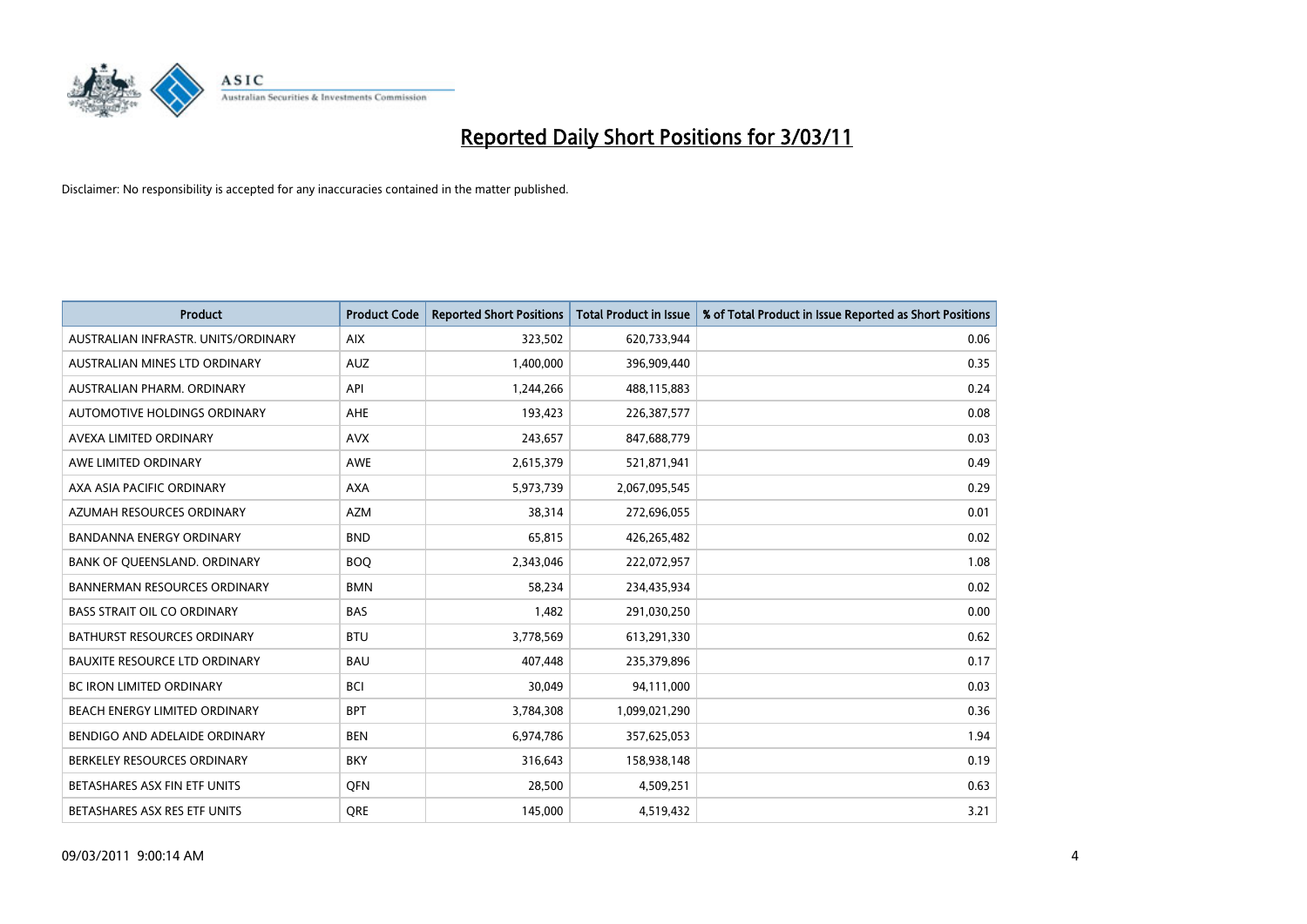

| <b>Product</b>                           | <b>Product Code</b> | <b>Reported Short Positions</b> | <b>Total Product in Issue</b> | % of Total Product in Issue Reported as Short Positions |
|------------------------------------------|---------------------|---------------------------------|-------------------------------|---------------------------------------------------------|
| <b>BHP BILLITON LIMITED ORDINARY</b>     | <b>BHP</b>          | 35, 145, 475                    | 3,356,081,497                 | 1.01                                                    |
| <b>BILLABONG ORDINARY</b>                | <b>BBG</b>          | 11,823,750                      | 253,613,826                   | 4.66                                                    |
| <b>BIOTA HOLDINGS ORDINARY</b>           | <b>BTA</b>          | 2,596,891                       | 180,805,565                   | 1.45                                                    |
| <b>BISALLOY STEEL ORDINARY</b>           | <b>BIS</b>          | 84,480                          | 216,455,965                   | 0.04                                                    |
| BKI INVESTMENT LTD ORDINARY              | <b>BKI</b>          | 508                             | 420,919,092                   | 0.00                                                    |
| <b>BLACKMORES LIMITED ORDINARY</b>       | <b>BKL</b>          | 381                             | 16,744,292                    | 0.00                                                    |
| <b>BLACKTHORN RESOURCES ORDINARY</b>     | <b>BTR</b>          | 35,848                          | 106,885,300                   | 0.03                                                    |
| <b>BLUESCOPE STEEL LTD ORDINARY</b>      | <b>BSL</b>          | 30,743,411                      | 1,842,207,385                 | 1.65                                                    |
| <b>BOART LONGYEAR ORDINARY</b>           | <b>BLY</b>          | 3,582,671                       | 461,163,412                   | 0.78                                                    |
| <b>BOOM LOGISTICS ORDINARY</b>           | <b>BOL</b>          | 337,999                         | 461,500,712                   | 0.07                                                    |
| BORAL LIMITED. ORDINARY                  | <b>BLD</b>          | 31,926,759                      | 724,462,726                   | 4.39                                                    |
| BOTSWANA METALS LTD ORDINARY             | <b>BML</b>          | 7,000                           | 143,717,013                   | 0.00                                                    |
| <b>BOW ENERGY LIMITED ORDINARY</b>       | <b>BOW</b>          | 1,408,955                       | 348,972,041                   | 0.40                                                    |
| <b>BRADKEN LIMITED ORDINARY</b>          | <b>BKN</b>          | 1,731,013                       | 139,639,929                   | 1.25                                                    |
| <b>BRAMBLES LIMITED ORDINARY</b>         | <b>BXB</b>          | 10,125,533                      | 1,450,673,115                 | 0.68                                                    |
| <b>BREVILLE GROUP LTD ORDINARY</b>       | <b>BRG</b>          | 2,740                           | 129,615,322                   | 0.00                                                    |
| <b>BRICKWORKS LIMITED ORDINARY</b>       | <b>BKW</b>          | 19,116                          | 147,567,333                   | 0.01                                                    |
| <b>BROCKMAN RESOURCES ORDINARY</b>       | <b>BRM</b>          | 99,954                          | 144,803,151                   | 0.07                                                    |
| BT INVESTMENT MNGMNT ORDINARY            | <b>BTT</b>          | 554,785                         | 160,000,000                   | 0.35                                                    |
| <b>BUNNINGS WAREHOUSE ORDINARY UNITS</b> | <b>BWP</b>          | 1,087,865                       | 431,774,334                   | 0.25                                                    |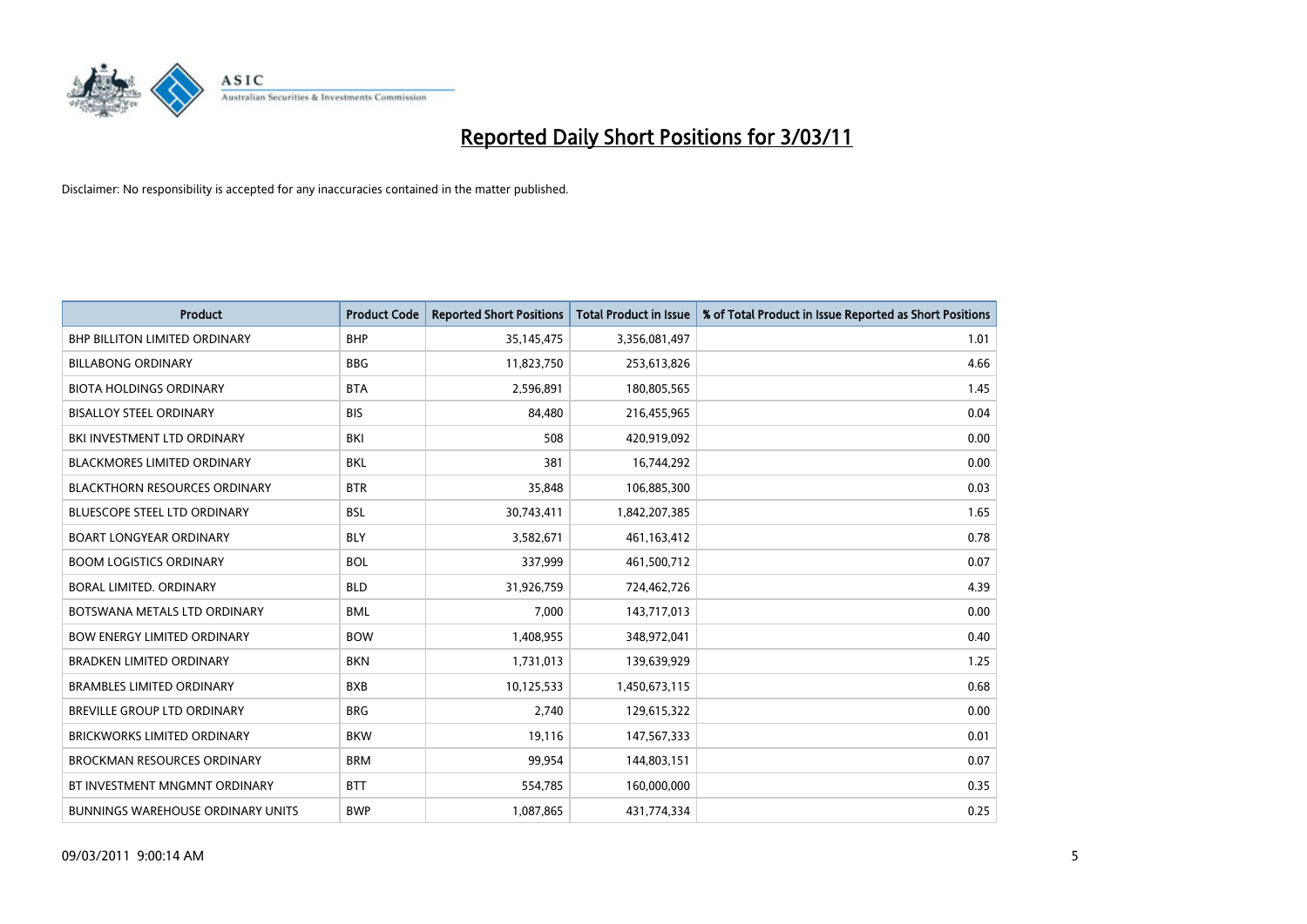

| <b>Product</b>                       | <b>Product Code</b> | <b>Reported Short Positions</b> | Total Product in Issue | % of Total Product in Issue Reported as Short Positions |
|--------------------------------------|---------------------|---------------------------------|------------------------|---------------------------------------------------------|
| <b>BURU ENERGY ORDINARY</b>          | <b>BRU</b>          | 155,589                         | 182,780,549            | 0.09                                                    |
| CABCHARGE AUSTRALIA ORDINARY         | CAB                 | 927,260                         | 120,437,014            | 0.76                                                    |
| CALTEX AUSTRALIA ORDINARY            | <b>CTX</b>          | 5,536,236                       | 270,000,000            | 2.04                                                    |
| CAMPBELL BROTHERS ORDINARY           | CPB                 | 106,649                         | 67,503,411             | 0.16                                                    |
| CAPE LAMBERT RES LTD ORDINARY        | <b>CFE</b>          | 1,389,886                       | 571,849,603            | 0.24                                                    |
| CARABELLA RES LTD ORDINARY           | <b>CLR</b>          | 19,400                          | 38,626,388             | 0.05                                                    |
| <b>CARBON ENERGY ORDINARY</b>        | <b>CNX</b>          | 1,487,010                       | 670,872,650            | 0.21                                                    |
| CARDNO LIMITED ORDINARY              | <b>CDD</b>          | 13,841                          | 106,250,491            | 0.01                                                    |
| CARNARVON PETROLEUM ORDINARY         | <b>CVN</b>          | 5,292,876                       | 687,820,634            | 0.78                                                    |
| CARNEGIE WAVE ENERGY ORDINARY        | <b>CWE</b>          | 83,000                          | 859,087,627            | 0.01                                                    |
| CARPATHIAN RESOURCES ORDINARY        | <b>CPN</b>          | 75,000                          | 265,533,501            | 0.03                                                    |
| CARPENTARIA EXP. LTD ORDINARY        | CAP                 | 9,777                           | 94,341,301             | 0.01                                                    |
| <b>CARRICK GOLD LIMITED ORDINARY</b> | <b>CRK</b>          | 14,859                          | 139,500,000            | 0.01                                                    |
| CARSALES.COM LTD ORDINARY            | <b>CRZ</b>          | 4,863,347                       | 234,073,300            | 2.07                                                    |
| CASH CONVERTERS ORD/DIV ACCESS       | CCV                 | 338,265                         | 379,761,025            | 0.08                                                    |
| CASPIAN OIL & GAS ORDINARY           | <b>CIG</b>          | 50,000                          | 1,331,500,513          | 0.00                                                    |
| CATALPA RESOURCES ORDINARY           | <b>CAH</b>          | 1,114,015                       | 177,954,355            | 0.62                                                    |
| CAZALY RESOURCES ORDINARY            | CAZ                 | 1,150                           | 111,811,655            | 0.00                                                    |
| CEC GROUP LIMITED ORDINARY           | <b>CEG</b>          | 1,750                           | 79,662,662             | 0.00                                                    |
| <b>CELLNET GROUP ORDINARY</b>        | <b>CLT</b>          | 1,342                           | 61,607,477             | 0.00                                                    |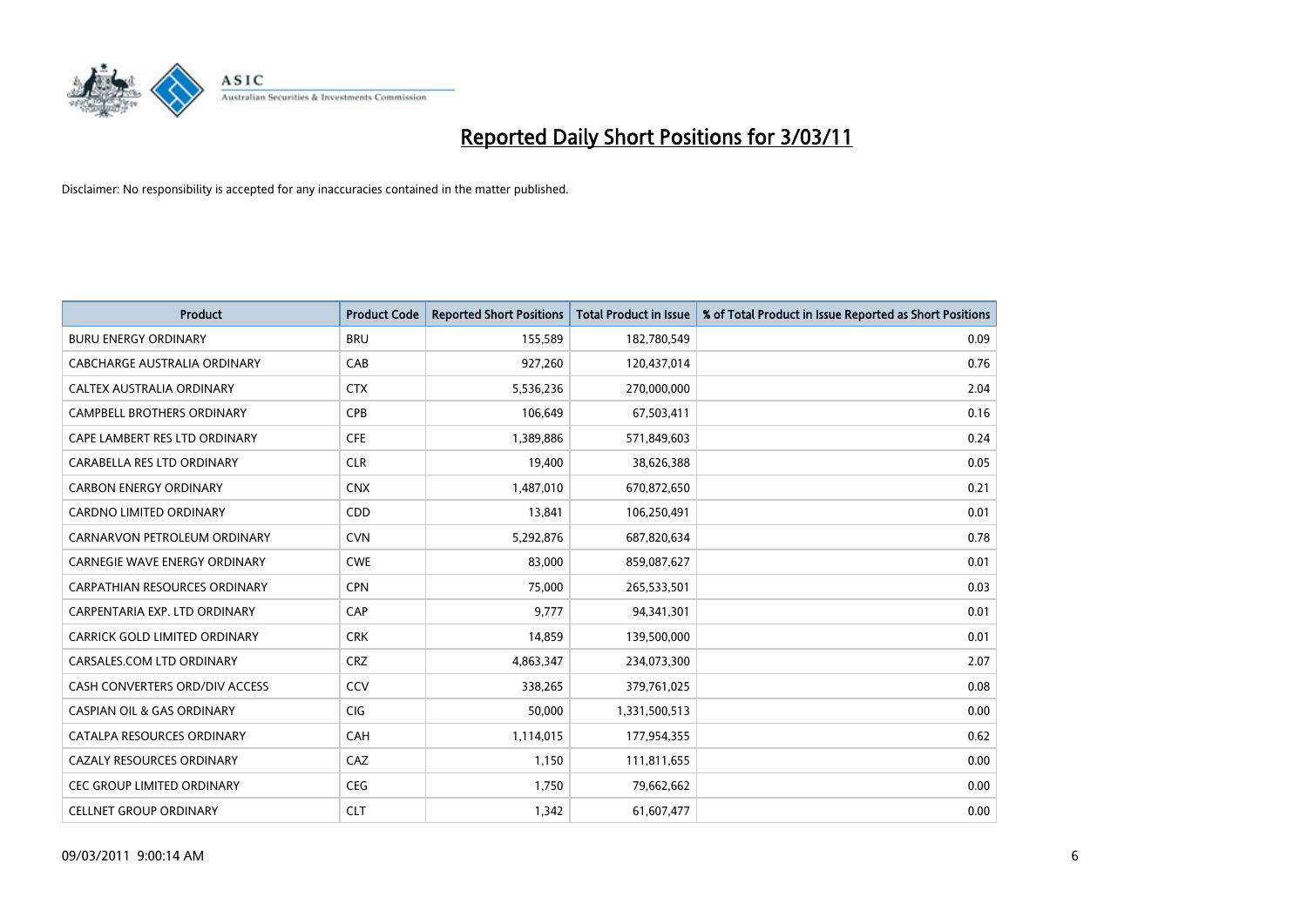

| <b>Product</b>                                | <b>Product Code</b> | <b>Reported Short Positions</b> | <b>Total Product in Issue</b> | % of Total Product in Issue Reported as Short Positions |
|-----------------------------------------------|---------------------|---------------------------------|-------------------------------|---------------------------------------------------------|
| CENTRAL PETROLEUM ORDINARY                    | <b>CTP</b>          | 163,513                         | 982,298,842                   | 0.02                                                    |
| CENTREBET INTERNAT. ORDINARY                  | <b>CIL</b>          | 4,771                           | 87,764,414                    | 0.01                                                    |
| <b>CENTRO PROPERTIES UNITS/ORD STAPLED</b>    | <b>CNP</b>          | 3,209,041                       | 972,414,514                   | 0.32                                                    |
| <b>CENTRO RETAIL GROUP STAPLED SECURITIES</b> | <b>CER</b>          | 2,129,766                       | 2,286,399,424                 | 0.09                                                    |
| <b>CERAMIC FUEL CELLS ORDINARY</b>            | <b>CFU</b>          | 1,876,294                       | 1,201,353,566                 | 0.14                                                    |
| <b>CFS RETAIL PROPERTY UNITS</b>              | <b>CFX</b>          | 42,404,912                      | 2,839,591,911                 | 1.47                                                    |
| CGA MINING LIMITED ORDINARY                   | <b>CGX</b>          | 1,223                           | 333,265,726                   | 0.00                                                    |
| <b>CHALICE GOLD MINES ORDINARY</b>            | <b>CHN</b>          | 12,084                          | 212,455,886                   | 0.01                                                    |
| CHALLENGER DIV.PRO. STAPLED UNITS             | <b>CDI</b>          | 50,752                          | 913,426,007                   | 0.00                                                    |
| CHALLENGER INFRAST. STAPLED UNITS             | <b>CIF</b>          | 326,323                         | 316,223,785                   | 0.10                                                    |
| <b>CHALLENGER LIMITED ORDINARY</b>            | <b>CGF</b>          | 6,301,889                       | 500,435,740                   | 1.25                                                    |
| <b>CHANDLER MACLEOD LTD ORDINARY</b>          | <b>CMG</b>          | 11,970                          | 463,971,344                   | 0.00                                                    |
| CHARTER HALL GROUP STAPLED US PROHIBIT.       | <b>CHC</b>          | 779,711                         | 306,341,814                   | 0.24                                                    |
| <b>CHARTER HALL OFFICE UNIT</b>               | CQ <sub>O</sub>     | 1,600,436                       | 493,319,730                   | 0.31                                                    |
| <b>CHARTER HALL RETAIL UNITS</b>              | <b>CQR</b>          | 452,603                         | 305,810,723                   | 0.14                                                    |
| CHEMGENEX PHARMACEUT ORDINARY                 | <b>CXS</b>          | 89,061                          | 283,348,870                   | 0.03                                                    |
| CITIGOLD CORP LTD ORDINARY                    | <b>CTO</b>          | 2,059,217                       | 1,040,278,301                 | 0.20                                                    |
| CLINUVEL PHARMACEUT. ORDINARY                 | <b>CUV</b>          | 21,457                          | 30,379,956                    | 0.07                                                    |
| <b>CLOUGH LIMITED ORDINARY</b>                | <b>CLO</b>          | 671,532                         | 770,916,269                   | 0.08                                                    |
| <b>COAL &amp; ALLIED ORDINARY</b>             | <b>CNA</b>          | 1,179                           | 86,584,735                    | 0.00                                                    |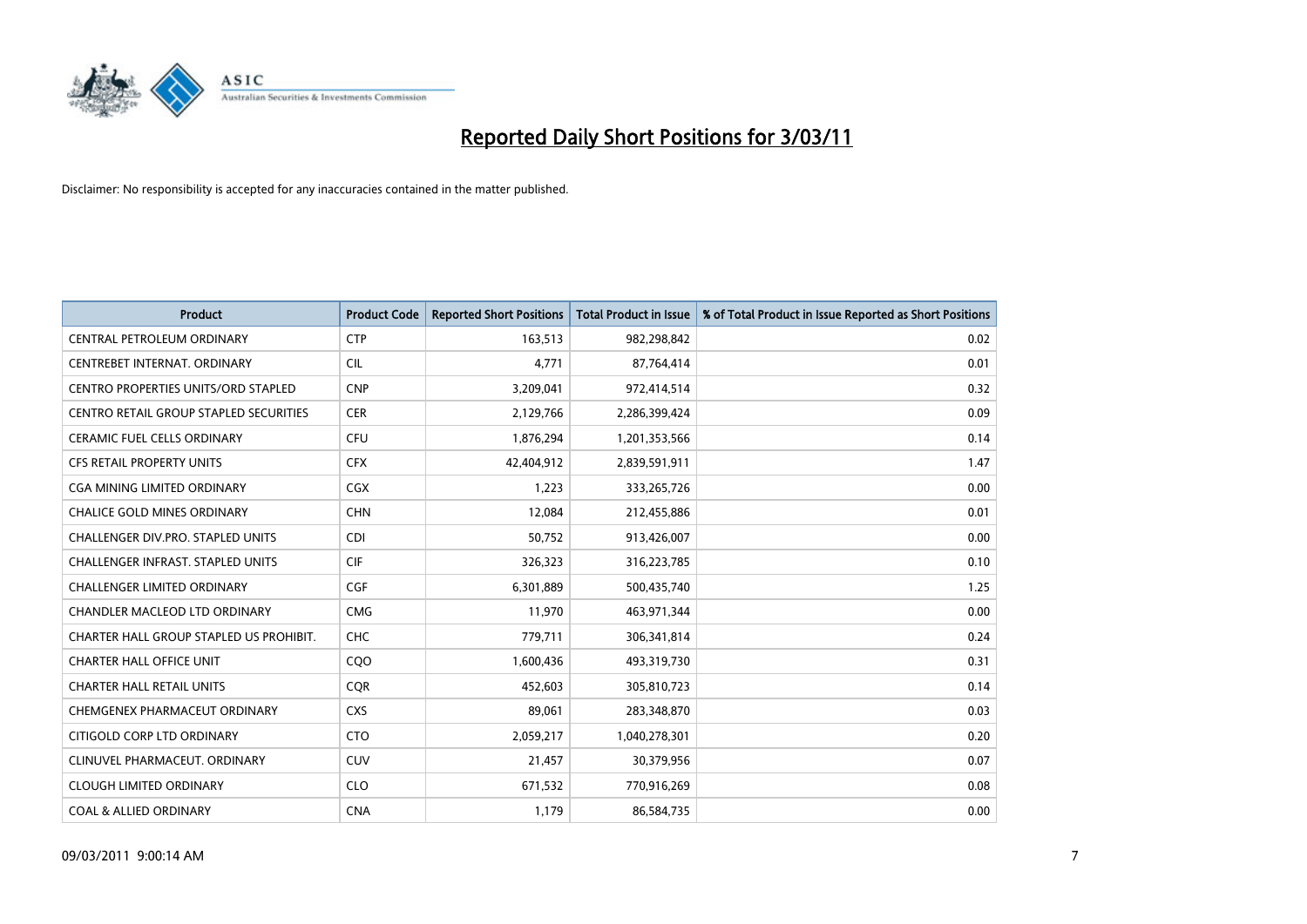

| <b>Product</b>                       | <b>Product Code</b> | <b>Reported Short Positions</b> | <b>Total Product in Issue</b> | % of Total Product in Issue Reported as Short Positions |
|--------------------------------------|---------------------|---------------------------------|-------------------------------|---------------------------------------------------------|
| COAL OF AFRICA LTD ORDINARY          | <b>CZA</b>          | 1,403,772                       | 530,514,663                   | 0.26                                                    |
| COALSPUR MINES LTD ORDINARY          | <b>CPL</b>          | 1,633,882                       | 488,423,859                   | 0.33                                                    |
| COCA-COLA AMATIL ORDINARY            | <b>CCL</b>          | 5,994,412                       | 756,004,067                   | 0.77                                                    |
| COCHLEAR LIMITED ORDINARY            | <b>COH</b>          | 1,322,332                       | 56,715,136                    | 2.30                                                    |
| <b>COCKATOO COAL ORDINARY</b>        | <b>COK</b>          | 1,754,858                       | 1,016,096,908                 | 0.17                                                    |
| <b>COFFEY INTERNATIONAL ORDINARY</b> | <b>COF</b>          | 474,351                         | 132,577,523                   | 0.35                                                    |
| COMMONWEALTH BANK, ORDINARY          | <b>CBA</b>          | 14,585,411                      | 1,548,932,074                 | 0.91                                                    |
| COMMONWEALTH PROP ORDINARY UNITS     | <b>CPA</b>          | 17,479,563                      | 2,449,599,711                 | 0.72                                                    |
| <b>COMPASS RESOURCES ORDINARY</b>    | <b>CMR</b>          | 160,952                         | 147,402,920                   | 0.11                                                    |
| <b>COMPUTERSHARE LTD ORDINARY</b>    | <b>CPU</b>          | 3,184,720                       | 555,664,059                   | 0.57                                                    |
| <b>CONNECTEAST GROUP STAPLED</b>     | <b>CEU</b>          | 46,622,446                      | 3,940,145,951                 | 1.20                                                    |
| CONSOLIDATED MEDIA, ORDINARY         | <b>CMI</b>          | 846,873                         | 561,834,996                   | 0.15                                                    |
| <b>CONTANGO MICROCAP ORDINARY</b>    | <b>CTN</b>          | 7,500                           | 145,708,783                   | 0.01                                                    |
| <b>COOPER ENERGY LTD ORDINARY</b>    | <b>COE</b>          | 1,348,159                       | 292,576,001                   | 0.47                                                    |
| <b>COPPER STRIKE LTD ORDINARY</b>    | <b>CSE</b>          | 714                             | 129,455,571                   | 0.00                                                    |
| <b>CORDLIFE LIMITED ORDINARY</b>     | CBB                 |                                 | 145,360,920                   | 0.00                                                    |
| <b>COUNT FINANCIAL ORDINARY</b>      | COU                 | 691,875                         | 262,212,976                   | 0.27                                                    |
| CRANE GROUP LIMITED ORDINARY         | <b>CRG</b>          | 1,467,656                       | 79,110,667                    | 1.85                                                    |
| <b>CREDIT CORP GROUP ORDINARY</b>    | <b>CCP</b>          | 2,908                           | 45,210,752                    | 0.01                                                    |
| <b>CRESCENT GOLD ORDINARY</b>        | <b>CRE</b>          | 42,035                          | 1,077,909,687                 | 0.00                                                    |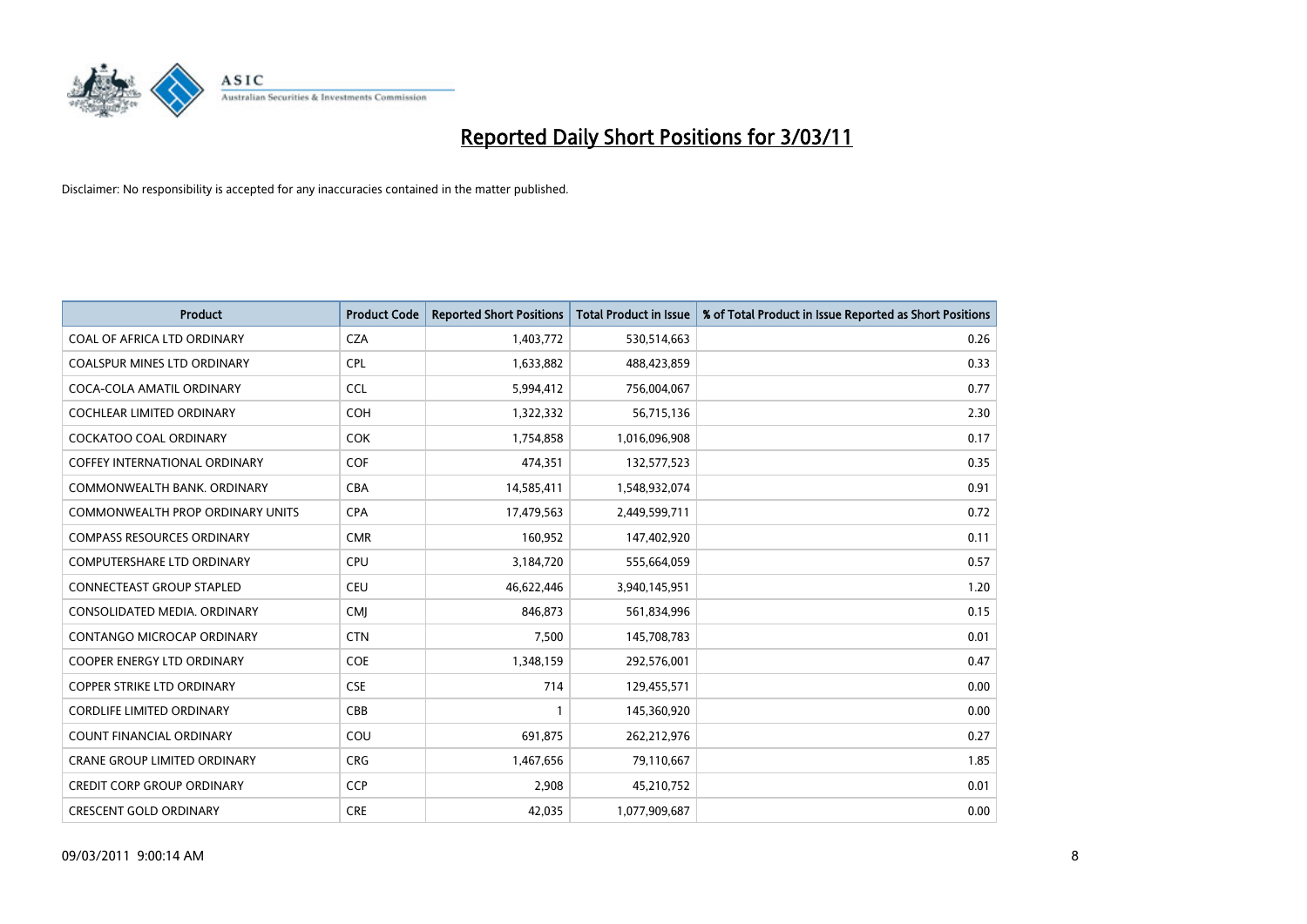

| Product                                 | <b>Product Code</b> | <b>Reported Short Positions</b> | <b>Total Product in Issue</b> | % of Total Product in Issue Reported as Short Positions |
|-----------------------------------------|---------------------|---------------------------------|-------------------------------|---------------------------------------------------------|
| <b>CROMWELL PROP STAPLED SECURITIES</b> | <b>CMW</b>          | 83,943                          | 912,786,005                   | 0.01                                                    |
| <b>CROWN LIMITED ORDINARY</b>           | <b>CWN</b>          | 2,652,010                       | 754,131,800                   | 0.32                                                    |
| <b>CSG LIMITED ORDINARY</b>             | CSV                 | 959,149                         | 244,933,695                   | 0.39                                                    |
| <b>CSL LIMITED ORDINARY</b>             | <b>CSL</b>          | 8,613,567                       | 544,690,565                   | 1.56                                                    |
| CSR LIMITED DEFERRED SETTLEMENT         | <b>CSRDA</b>        | 2,578,303                       | 505,969,838                   | 0.52                                                    |
| <b>CUDECO LIMITED ORDINARY</b>          | CDU                 | 782,028                         | 145,512,643                   | 0.54                                                    |
| <b>CUE ENERGY RESOURCE ORDINARY</b>     | <b>CUE</b>          | 8,465                           | 694,819,718                   | 0.00                                                    |
| <b>CUSTOMERS LIMITED ORDINARY</b>       | <b>CUS</b>          | 178,861                         | 134,869,357                   | 0.13                                                    |
| DART ENERGY LTD ORDINARY                | <b>DTE</b>          | 102,516                         | 584,878,625                   | 0.02                                                    |
| DAVID JONES LIMITED ORDINARY            | <b>DJS</b>          | 19,609,116                      | 514,034,694                   | 3.79                                                    |
| <b>DECMIL GROUP LIMITED ORDINARY</b>    | <b>DCG</b>          | 17,397                          | 124,204,568                   | 0.01                                                    |
| DEEP YELLOW LIMITED ORDINARY            | <b>DYL</b>          | 80,440                          | 1,127,534,458                 | 0.01                                                    |
| DEVINE LIMITED ORDINARY                 | <b>DVN</b>          | 1,000                           | 634,918,223                   | 0.00                                                    |
| DEXUS PROPERTY GROUP STAPLED UNITS      | <b>DXS</b>          | 14,411,901                      | 4,839,024,176                 | 0.30                                                    |
| DISCOVERY METALS LTD ORDINARY           | <b>DML</b>          | 235,517                         | 437,114,481                   | 0.06                                                    |
| DOMINO PIZZA ENTERPR ORDINARY           | <b>DMP</b>          | 3                               | 68,407,674                    | 0.00                                                    |
| DOWNER EDI LIMITED ORDINARY             | <b>DOW</b>          | 8,166,658                       | 343,178,483                   | 2.38                                                    |
| DUET GROUP STAPLED US PROHIBIT.         | <b>DUE</b>          | 671,129                         | 909,692,991                   | 0.07                                                    |
| DULUXGROUP LIMITED ORDINARY             | <b>DLX</b>          | 4,254,831                       | 367,456,259                   | 1.17                                                    |
| DWS ADVANCED ORDINARY                   | <b>DWS</b>          | 3,600                           | 132,362,763                   | 0.00                                                    |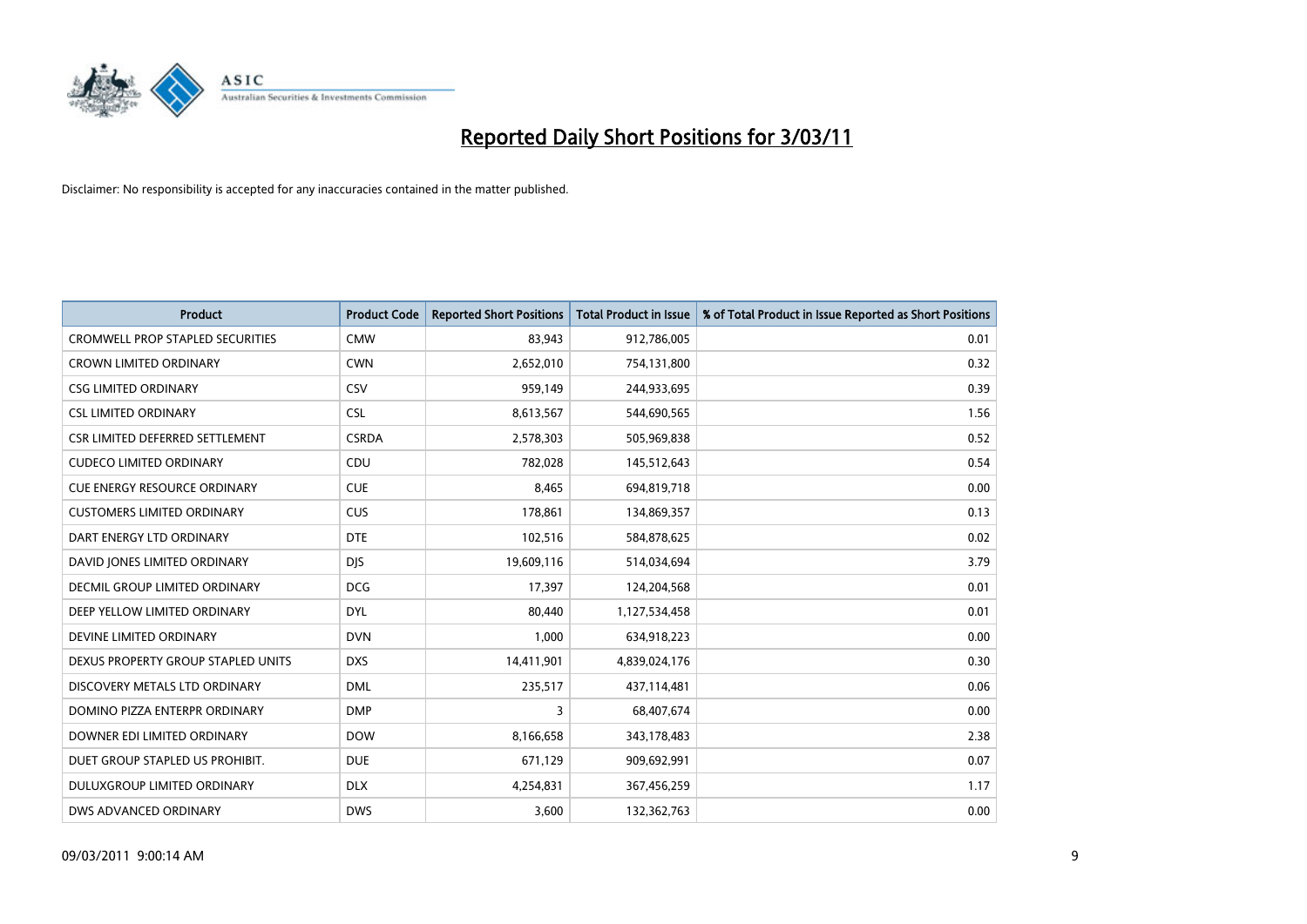

| <b>Product</b>                            | <b>Product Code</b> | <b>Reported Short Positions</b> | Total Product in Issue | % of Total Product in Issue Reported as Short Positions |
|-------------------------------------------|---------------------|---------------------------------|------------------------|---------------------------------------------------------|
| DYESOL LIMITED ORDINARY                   | <b>DYE</b>          | 6,005                           | 143,546,197            | 0.00                                                    |
| EASTERN STAR GAS ORDINARY                 | ESG                 | 3,339,699                       | 991,567,041            | 0.33                                                    |
| EDT RETAIL TRUST UNITS                    | <b>EDT</b>          | 99,457                          | 4,700,290,868          | 0.00                                                    |
| <b>ELDERS LIMITED HYBRIDS</b>             | <b>ELDPA</b>        | 180,643                         | 1,500,000              | 12.04                                                   |
| ELDERS LIMITED ORDINARY                   | <b>ELD</b>          | 21,351,048                      | 448,598,480            | 4.75                                                    |
| ELDORADO GOLD CORP CDI 1:1                | EAU                 | 248.830                         | 20,062,582             | 1.23                                                    |
| ELEMENTAL MINERALS ORDINARY               | <b>ELM</b>          | 49,000                          | 152,931,387            | 0.03                                                    |
| ELEMENTOS LIMITED DEFERRED                | <b>ELTN</b>         | 2                               | 13,900,000             | 0.00                                                    |
| ELEMENTOS LIMITED ORDINARY                | <b>ELT</b>          | 8                               | 56,885,454             | 0.00                                                    |
| ELIXIR PETROLEUM LTD ORDINARY             | <b>EXR</b>          | 324,400                         | 188,988,472            | 0.17                                                    |
| <b>EMECO HOLDINGS ORDINARY</b>            | <b>EHL</b>          | 780,141                         | 631,237,586            | 0.13                                                    |
| <b>ENERGY RESOURCES ORDINARY 'A'</b>      | <b>ERA</b>          | 2,808,224                       | 190,737,934            | 1.47                                                    |
| <b>ENERGY WORLD CORPOR, ORDINARY</b>      | <b>EWC</b>          | 16,934,853                      | 1,561,166,672          | 1.09                                                    |
| <b>ENGENCO LIMITED ORDINARY</b>           | EGN                 | 668.476                         | 612,679,212            | 0.11                                                    |
| <b>ENTEK ENERGY LTD ORDINARY</b>          | ETE                 | 489,903                         | 287,692,535            | 0.17                                                    |
| <b>ENVESTRA LIMITED ORDINARY</b>          | <b>ENV</b>          | 2,299,000                       | 1,430,398,609          | 0.17                                                    |
| EQUATORIAL RES LTD ORDINARY               | EQX                 | 4,269                           | 89,367,922             | 0.00                                                    |
| EQUINOX MINERALS LTD CHESS DEPOSITARY INT | EQN                 | 1,832,421                       | 877,042,919            | 0.20                                                    |
| <b>EVEREST FINANCIAL ORDINARY</b>         | <b>EFG</b>          | 4,300                           | 251,442,316            | 0.00                                                    |
| EXCO RESOURCES LTD ORDINARY               | EXS                 | 31,826                          | 346,494,187            | 0.01                                                    |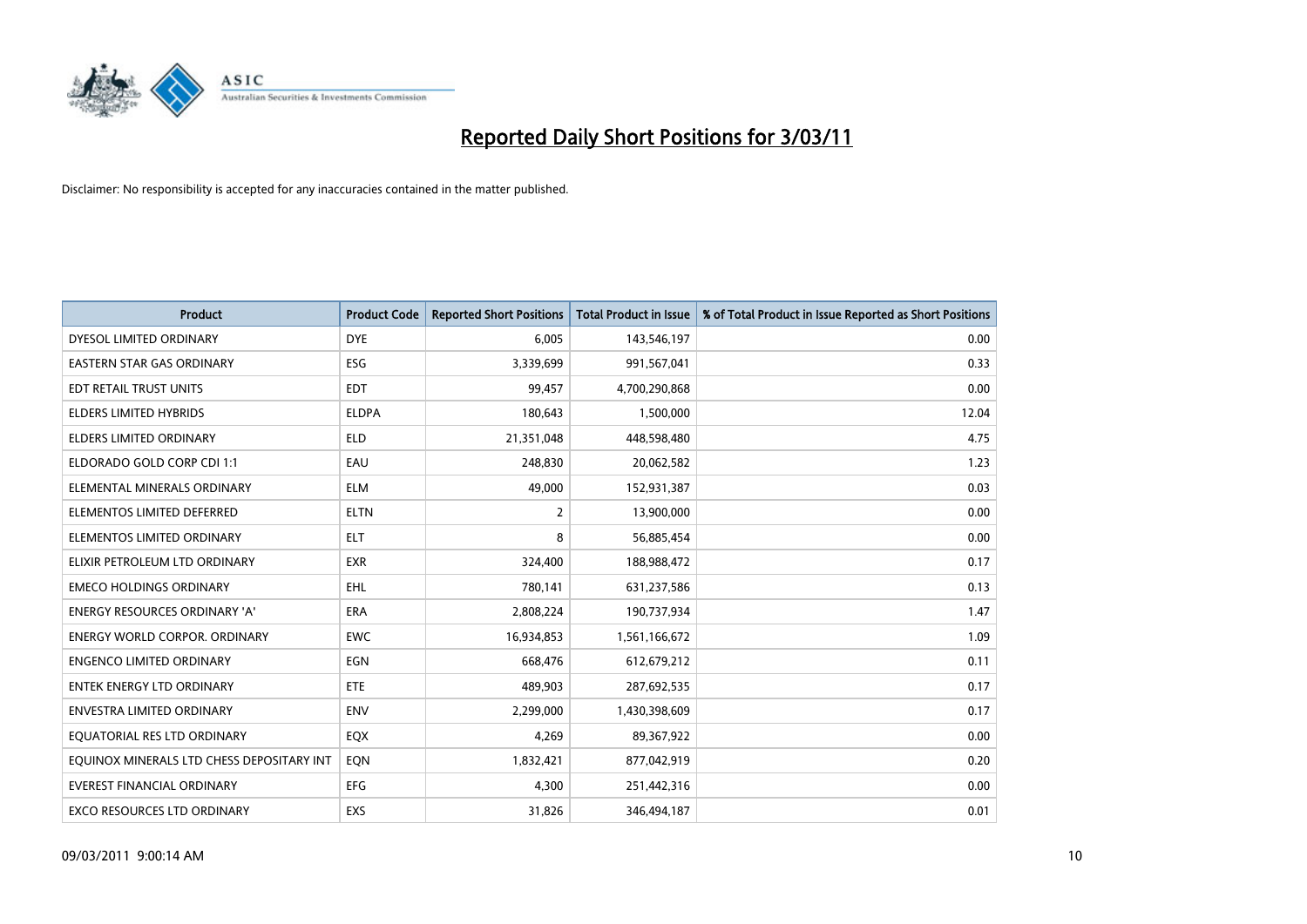

| <b>Product</b>                        | <b>Product Code</b> | <b>Reported Short Positions</b> | Total Product in Issue | % of Total Product in Issue Reported as Short Positions |
|---------------------------------------|---------------------|---------------------------------|------------------------|---------------------------------------------------------|
| <b>EXTRACT RESOURCES ORDINARY</b>     | <b>EXT</b>          | 619,534                         | 250,851,367            | 0.24                                                    |
| FAIRFAX MEDIA LTD ORDINARY            | <b>FXI</b>          | 327,320,400                     | 2,351,955,725          | 13.94                                                   |
| <b>FANTASTIC HOLDINGS ORDINARY</b>    | FAN                 | 3,000                           | 102,739,538            | 0.00                                                    |
| FAR LTD ORDINARY                      | FAR                 | 350,037                         | 1,244,439,464          | 0.03                                                    |
| FERRAUS LIMITED ORDINARY              | <b>FRS</b>          | 540,726                         | 205,700,890            | 0.26                                                    |
| FISHER & PAYKEL APP. ORDINARY         | <b>FPA</b>          | 8,773,970                       | 724,235,162            | 1.21                                                    |
| FISHER & PAYKEL H. ORDINARY           | <b>FPH</b>          | 3,256,051                       | 520,409,135            | 0.63                                                    |
| FKP PROPERTY GROUP STAPLED SECURITIES | <b>FKP</b>          | 22,209,400                      | 1,174,033,185          | 1.91                                                    |
| FLEETWOOD CORP ORDINARY               | <b>FWD</b>          | 74,270                          | 57,281,484             | 0.13                                                    |
| FLETCHER BUILDING ORDINARY            | <b>FBU</b>          | 6,310,038                       | 611,250,393            | 1.04                                                    |
| FLEXIGROUP LIMITED ORDINARY           | <b>FXL</b>          | 61,530                          | 275,472,492            | 0.02                                                    |
| <b>FLIGHT CENTRE ORDINARY</b>         | <b>FLT</b>          | 2,751,473                       | 99,805,547             | 2.76                                                    |
| FLINDERS MINES LTD ORDINARY           | <b>FMS</b>          | 21,510,818                      | 1,820,384,571          | 1.18                                                    |
| <b>FOCUS MINERALS LTD ORDINARY</b>    | <b>FML</b>          | 4.015.004                       | 2,865,543,210          | 0.14                                                    |
| <b>FORGE GROUP LIMITED ORDINARY</b>   | FGE                 | 21,275                          | 82,924,014             | 0.03                                                    |
| FORTE ENERGY NL ORDINARY              | <b>FTE</b>          | 2,958,986                       | 669,756,735            | 0.44                                                    |
| FORTESCUE METALS GRP ORDINARY         | <b>FMG</b>          | 7,698,228                       | 3,112,811,159          | 0.24                                                    |
| <b>FOSTER'S GROUP ORDINARY</b>        | FGL                 | 5,855,065                       | 1,935,386,127          | 0.31                                                    |
| FTD CORPORATION ORDINARY              | <b>FTD</b>          | 8,088                           | 33,474,593             | 0.02                                                    |
| <b>FUNTASTIC LIMITED ORDINARY</b>     | <b>FUN</b>          | 322,528                         | 340,997,682            | 0.09                                                    |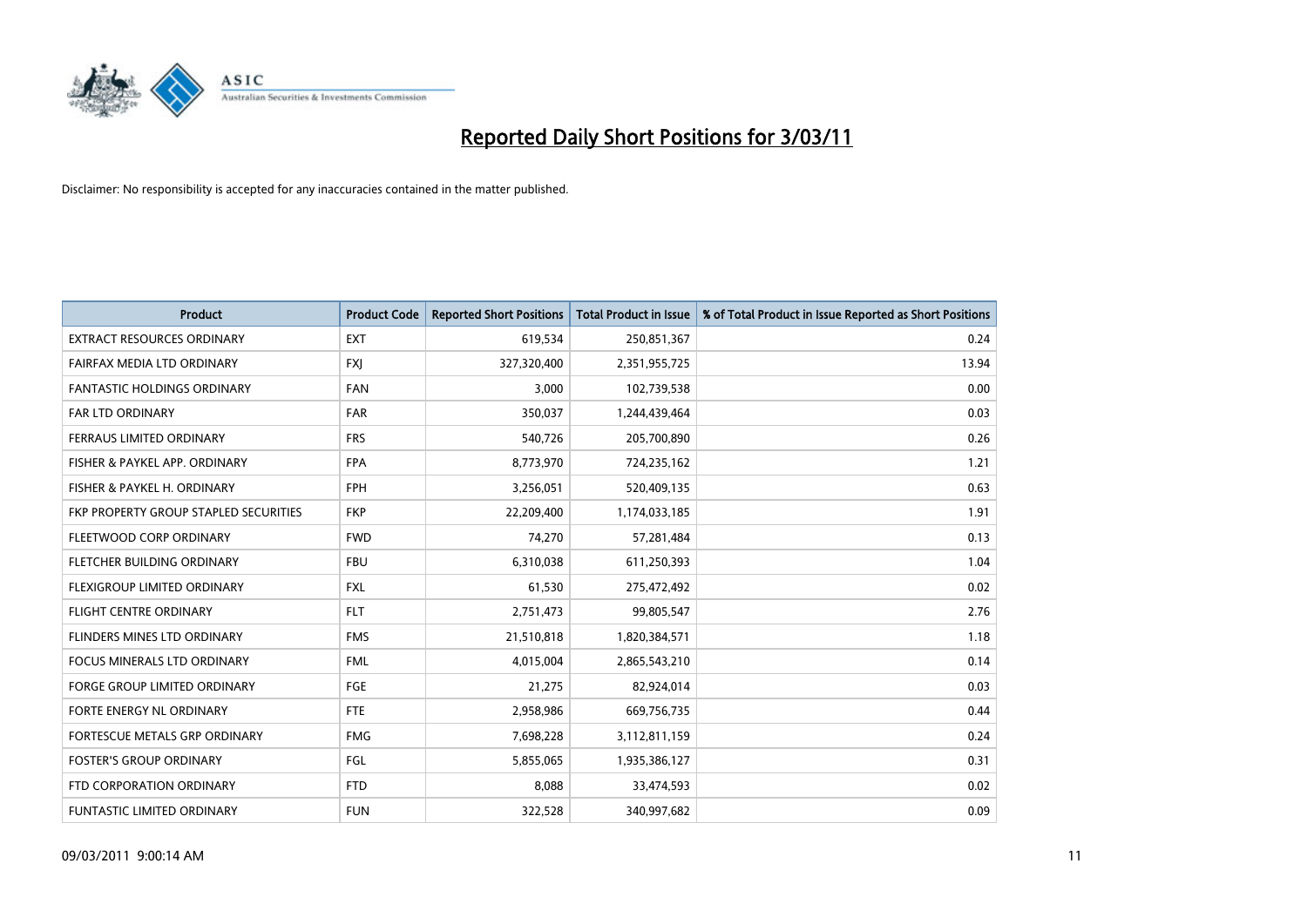

| <b>Product</b>                                   | <b>Product Code</b> | <b>Reported Short Positions</b> | Total Product in Issue | % of Total Product in Issue Reported as Short Positions |
|--------------------------------------------------|---------------------|---------------------------------|------------------------|---------------------------------------------------------|
| <b>G.U.D. HOLDINGS ORDINARY</b>                  | GUD                 | 533,256                         | 68,426,721             | 0.78                                                    |
| <b>G8 EDUCATION LIMITED ORDINARY</b>             | <b>GEM</b>          | 1,020,714                       | 183,304,537            | 0.55                                                    |
| <b>GALAXY RESOURCES ORDINARY</b>                 | GXY                 | 673,028                         | 214,236,091            | 0.32                                                    |
| <b>GEODYNAMICS LIMITED ORDINARY</b>              | GDY                 | 889,889                         | 335,700,525            | 0.26                                                    |
| <b>GINDALBIE METALS LTD ORDINARY</b>             | <b>GBG</b>          | 12,473,567                      | 935,215,590            | 1.34                                                    |
| <b>GIRALIA RESOURCES NL ORDINARY</b>             | GIR                 | 86,535                          | 183,085,170            | 0.05                                                    |
| <b>GLOBAL MINING ORDINARY</b>                    | <b>GMI</b>          | 8.951                           | 191,820,968            | 0.00                                                    |
| <b>GLOUCESTER COAL ORDINARY</b>                  | GCL                 | 256,396                         | 140,447,062            | 0.18                                                    |
| <b>GME RESOURCES LTD ORDINARY</b>                | <b>GME</b>          | 800                             | 302,352,750            | 0.00                                                    |
| <b>GOLDEN WEST RESOURCE ORDINARY</b>             | <b>GWR</b>          | 1,617                           | 192,082,567            | 0.00                                                    |
| <b>GOODMAN FIELDER, ORDINARY</b>                 | GFF                 | 33,267,500                      | 1,380,386,438          | 2.44                                                    |
| <b>GOODMAN GROUP STAPLED US PROHIBIT.</b>        | GMG                 | 5,155,144                       | 6,893,222,796          | 0.07                                                    |
| <b>GPT GROUP STAPLED SEC.</b>                    | <b>GPT</b>          | 9,775,026                       | 1,855,529,431          | 0.51                                                    |
| <b>GRAINCORP LIMITED A CLASS ORDINARY</b>        | <b>GNC</b>          | 686.554                         | 198,318,900            | 0.35                                                    |
| <b>GRANGE RESOURCES, ORDINARY</b>                | <b>GRR</b>          | 1,050,068                       | 1,152,077,403          | 0.09                                                    |
| <b>GREENCAP LIMITED ORDINARY</b>                 | GCG                 |                                 | 262,515,385            | 0.00                                                    |
| <b>GREENLAND MIN EN LTD ORDINARY</b>             | GGG                 | 223,199                         | 314,663,174            | 0.08                                                    |
| <b>GRYPHON MINERALS LTD ORDINARY</b>             | GRY                 | 305,558                         | 292,822,058            | 0.11                                                    |
| <b>GUINNESS PEAT GROUP. CHESS DEPOSITARY INT</b> | <b>GPG</b>          | 56                              | 292,813,582            | 0.00                                                    |
| <b>GUIARAT NRE COAL LTD ORDINARY</b>             | <b>GNM</b>          | 890.253                         | 990,952,858            | 0.09                                                    |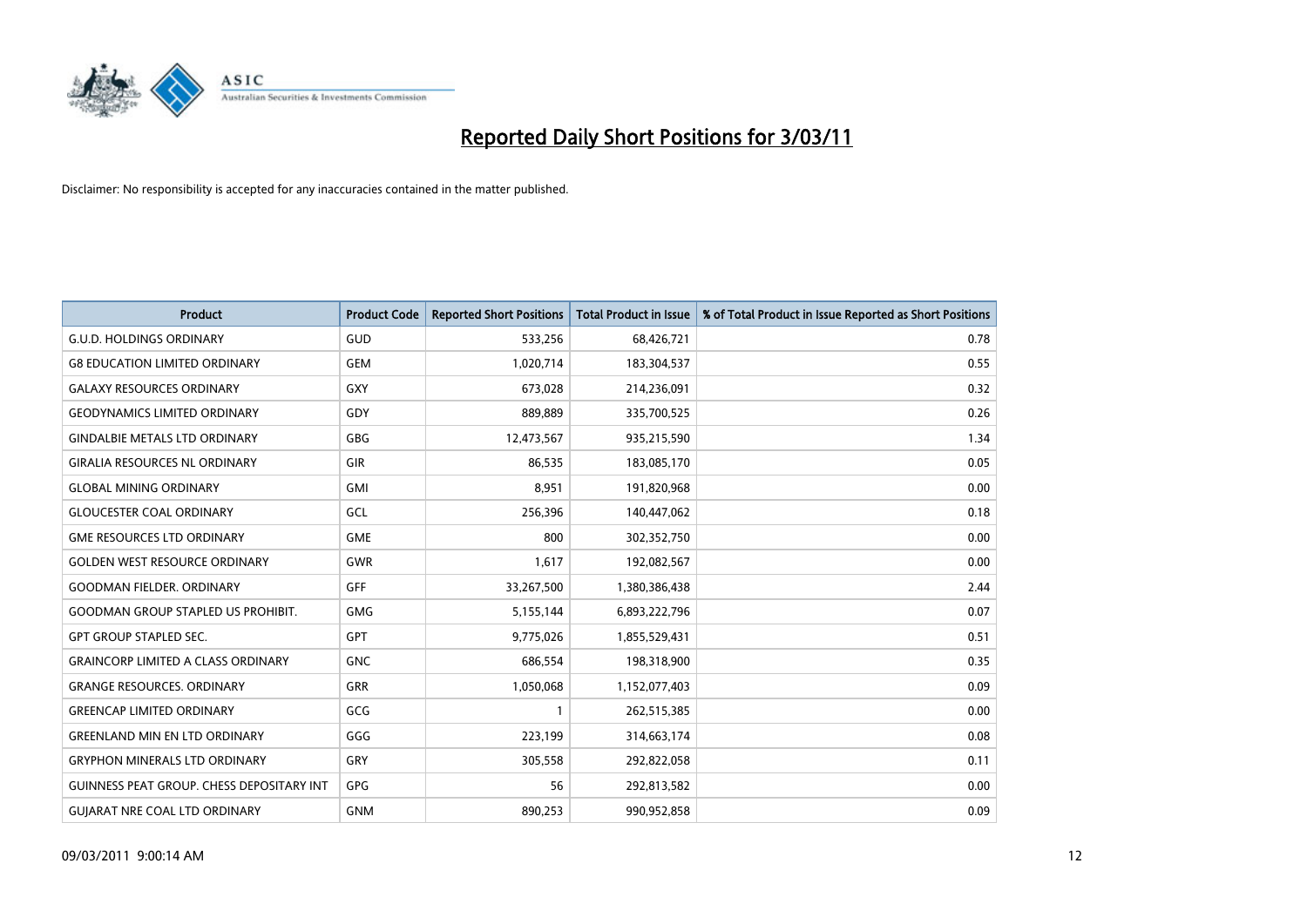

| Product                                  | <b>Product Code</b> | <b>Reported Short Positions</b> | <b>Total Product in Issue</b> | % of Total Product in Issue Reported as Short Positions |
|------------------------------------------|---------------------|---------------------------------|-------------------------------|---------------------------------------------------------|
| <b>GUNNS LIMITED ORDINARY</b>            | <b>GNS</b>          | 31,199,266                      | 848,401,559                   | 3.69                                                    |
| <b>GWA GROUP LTD ORDINARY</b>            | <b>GWA</b>          | 5,537,318                       | 301,102,514                   | 1.85                                                    |
| <b>HARVEY NORMAN ORDINARY</b>            | <b>HVN</b>          | 42,968,484                      | 1,062,316,784                 | 4.03                                                    |
| HASTIE GROUP LIMITED ORDINARY            | <b>HST</b>          | 2,560,404                       | 239,781,419                   | 1.06                                                    |
| HASTINGS DIVERSIFIED STAPLED SECURITY    | <b>HDF</b>          | 454,402                         | 520,447,040                   | 0.08                                                    |
| <b>HEARTWARE INT INC CDI 35:1</b>        | <b>HIN</b>          | 272,008                         | 66,059,280                    | 0.41                                                    |
| <b>HENDERSON GROUP CDI 1:1</b>           | <b>HGG</b>          | 6,143,410                       | 554,072,125                   | 1.10                                                    |
| HFA HOLDINGS LIMITED DEFERRED SETTLEMENT | <b>HFADA</b>        | 532,547                         | 117,332,543                   | 0.45                                                    |
| HIGHLANDS PACIFIC ORDINARY               | <b>HIG</b>          | 2,623,804                       | 686,082,148                   | 0.38                                                    |
| HILLCREST LITIGAT, ORDINARY              | <b>HLS</b>          | 1,600,000                       | 76,488,557                    | 2.09                                                    |
| HILLGROVE RES LTD ORDINARY               | <b>HGO</b>          | 227,062                         | 793,698,575                   | 0.03                                                    |
| HILLS HOLDINGS LTD ORDINARY              | <b>HIL</b>          | 1,811,710                       | 248,676,841                   | 0.72                                                    |
| HORIZON OIL LIMITED ORDINARY             | <b>HZN</b>          | 2,420,065                       | 1,130,311,515                 | 0.21                                                    |
| HUNNU COAL LIMITED ORDINARY              | <b>HUN</b>          | 1,000,000                       | 182,565,002                   | 0.55                                                    |
| <b>ICON ENERGY LIMITED ORDINARY</b>      | <b>ICN</b>          | 83,468                          | 469,301,394                   | 0.01                                                    |
| <b>IINET LIMITED ORDINARY</b>            | <b>IIN</b>          | 1,112,137                       | 152,160,119                   | 0.73                                                    |
| <b>ILUKA RESOURCES ORDINARY</b>          | ILU                 | 5,400,415                       | 418,700,517                   | 1.27                                                    |
| <b>IMDEX LIMITED ORDINARY</b>            | <b>IMD</b>          | 14,130                          | 197,942,297                   | 0.01                                                    |
| IMF (AUSTRALIA) LTD ORDINARY             | <b>IMF</b>          | 397,460                         | 122,496,819                   | 0.32                                                    |
| <b>IMX RESOURCES LTD ORDINARY</b>        | <b>IXR</b>          | 20,000                          | 262,612,803                   | 0.01                                                    |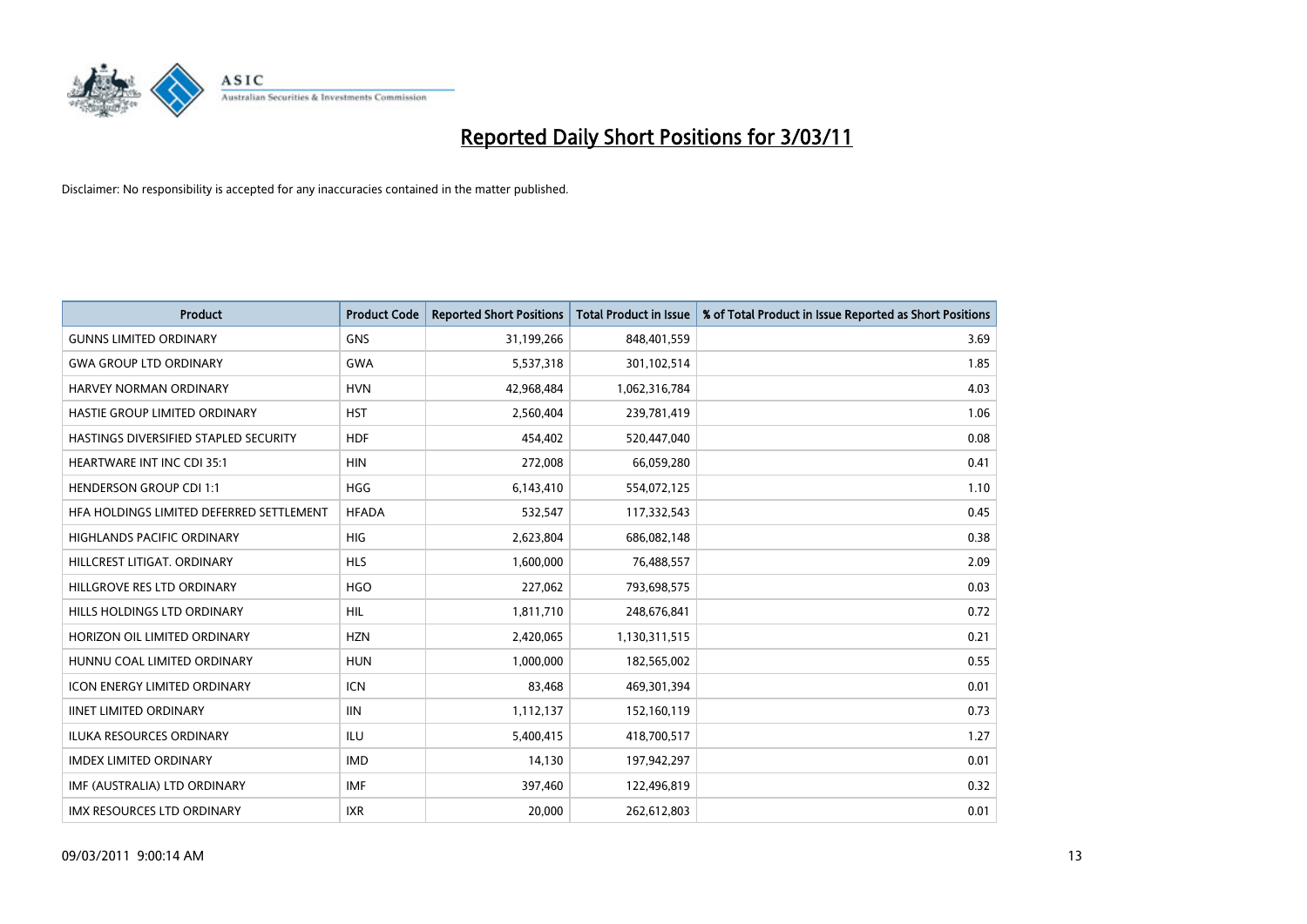

| <b>Product</b>                            | <b>Product Code</b> | <b>Reported Short Positions</b> | <b>Total Product in Issue</b> | % of Total Product in Issue Reported as Short Positions |
|-------------------------------------------|---------------------|---------------------------------|-------------------------------|---------------------------------------------------------|
| <b>INCITEC PIVOT ORDINARY</b>             | IPL                 | 6,101,802                       | 1,628,730,107                 | 0.36                                                    |
| INDAGO RESOURCES LTD ORDINARY             | IDG                 | 8,179                           | 6,937,987                     | 0.12                                                    |
| INDEPENDENCE GROUP ORDINARY               | <b>IGO</b>          | 2,190,118                       | 138,777,305                   | 1.58                                                    |
| INDO MINES LIMITED ORDINARY               | <b>IDO</b>          | 22,486                          | 211,100,795                   | 0.01                                                    |
| <b>INDOPHIL RESOURCES ORDINARY</b>        | <b>IRN</b>          | 337,085                         | 471,445,763                   | 0.07                                                    |
| <b>INDUSTREA LIMITED ORDINARY</b>         | IDL                 | 2,256,734                       | 363,878,295                   | 0.62                                                    |
| <b>INFIGEN ENERGY STAPLED SECURITIES</b>  | <b>IFN</b>          | 5,913,108                       | 761,222,569                   | 0.76                                                    |
| ING INDUSTRIAL FUND UNITS                 | <b>IIF</b>          | 13,575,137                      | 2,592,249,647                 | 0.53                                                    |
| ING OFFICE FUND STAPLED SECURITIES        | <b>IOF</b>          | 29,169,105                      | 2,729,071,212                 | 1.07                                                    |
| ING RE COM GROUP STAPLED SECURITIES       | ILF                 | 9,075                           | 441,029,194                   | 0.00                                                    |
| <b>INSURANCE AUSTRALIA ORDINARY</b>       | <b>IAG</b>          | 11,607,978                      | 2,079,034,021                 | 0.55                                                    |
| INTEGRA MINING LTD, ORDINARY              | <b>IGR</b>          | 4,807,377                       | 841,525,727                   | 0.57                                                    |
| INTER COAL HOLD LTD ORDINARY              | ICL                 | 568,631                         | 316,342,835                   | 0.17                                                    |
| <b>INTREPID MINES ORDINARY</b>            | <b>IAU</b>          | 1,513,948                       | 520,317,703                   | 0.29                                                    |
| <b>INVOCARE LIMITED ORDINARY</b>          | <b>IVC</b>          | 1,026,924                       | 102,421,288                   | 1.00                                                    |
| ION LIMITED ORDINARY                      | <b>ION</b>          | 164,453                         | 256,365,105                   | 0.06                                                    |
| <b>IOOF HOLDINGS LTD ORDINARY</b>         | <b>IFL</b>          | 1,211,632                       | 229,794,395                   | 0.51                                                    |
| IRESS MARKET TECH. ORDINARY               | <b>IRE</b>          | 2,210,024                       | 126,018,142                   | 1.76                                                    |
| <b>IRON ORE HOLDINGS ORDINARY</b>         | <b>IOH</b>          | 65,722                          | 137,730,310                   | 0.05                                                    |
| ISHARES MSCI AUS 200 ISHARES MSCI AUS 200 | IOZ                 | 92,650                          | 1,950,000                     | 4.75                                                    |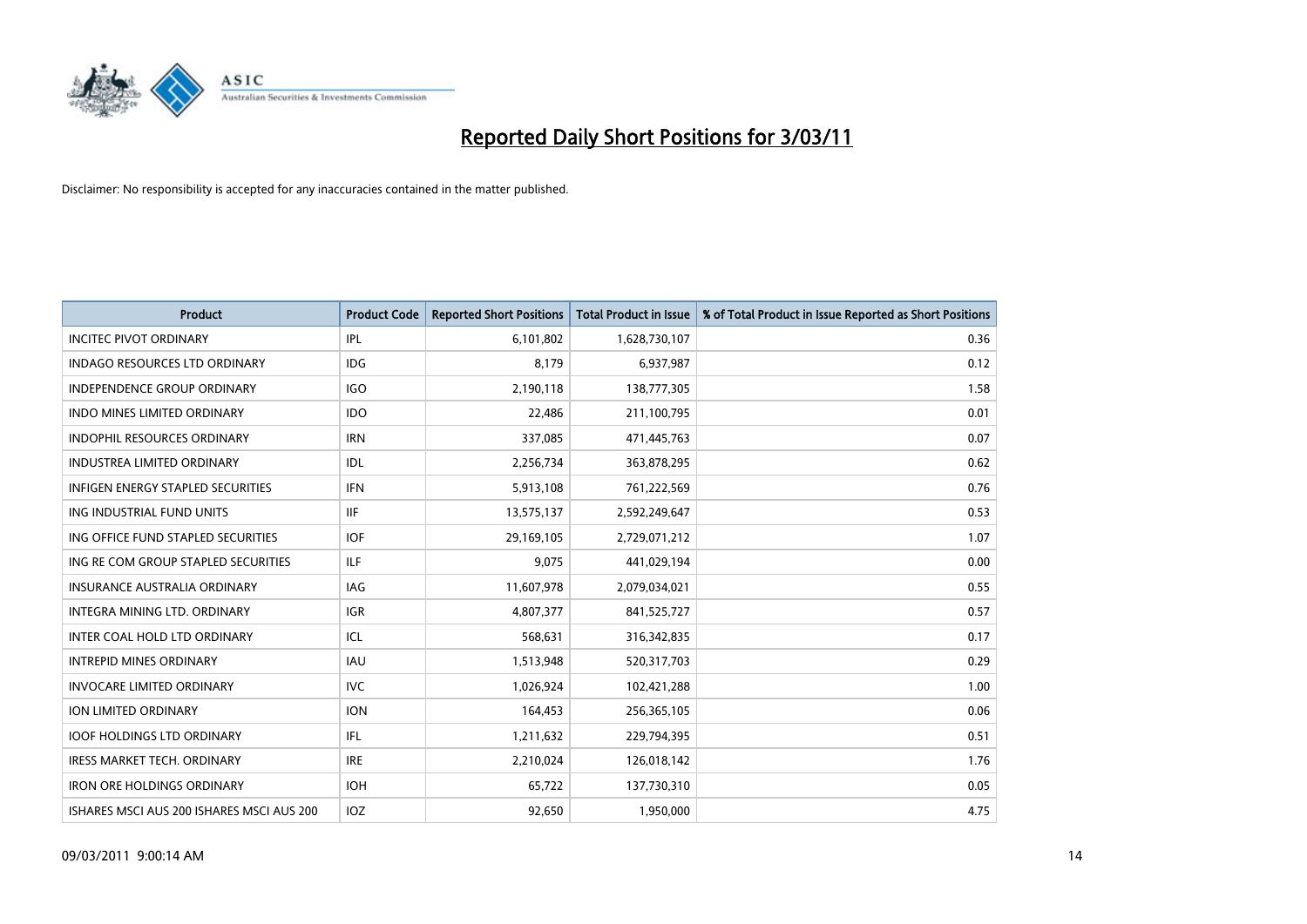

| <b>Product</b>                           | <b>Product Code</b> | <b>Reported Short Positions</b> | <b>Total Product in Issue</b> | % of Total Product in Issue Reported as Short Positions |
|------------------------------------------|---------------------|---------------------------------|-------------------------------|---------------------------------------------------------|
| <b>ISHARES MSCI BRIC CDI 1:1</b>         | <b>IBK</b>          | 361                             | 3,650,000                     | 0.01                                                    |
| ISHARES MSCI EM MKTS CDI 1:1             | <b>IEM</b>          | 5,642                           | 425,700,000                   | 0.00                                                    |
| <b>ISHARES S&amp;P 500 CDI 1:1</b>       | <b>IVV</b>          | 33,141                          | 116,350,000                   | 0.03                                                    |
| ISHARES SMALL ORDS ISHARES SMALL ORDS    | <b>ISO</b>          | 50,200                          | 5,400,000                     | 0.93                                                    |
| <b>ISOFT GROUP LIMITED ORDINARY</b>      | <b>ISF</b>          | 7,146,176                       | 1,070,595,874                 | 0.67                                                    |
| <b>IVANHOE AUSTRALIA ORDINARY</b>        | <b>IVA</b>          | 235,560                         | 418,410,103                   | 0.06                                                    |
| <b>JABIRU METALS LTD ORDINARY</b>        | <b>IML</b>          | 161,459                         | 553,304,180                   | 0.02                                                    |
| JAMES HARDIE INDUST CHESS DEPOSITARY INT | <b>IHX</b>          | 15,880,899                      | 436,386,587                   | 3.63                                                    |
| <b>JAMESON RESOURCES ORDINARY</b>        | <b>JAL</b>          | 1,600,000                       | 95,828,865                    | 1.67                                                    |
| <b>JB HI-FI LIMITED ORDINARY</b>         | <b>IBH</b>          | 10,220,494                      | 109,325,145                   | 9.36                                                    |
| KAGARA LTD ORDINARY                      | KZL                 | 5,260,492                       | 707,789,717                   | 0.74                                                    |
| KANGAROO RES LTD ORDINARY                | <b>KRL</b>          | 600.000                         | 1,119,430,012                 | 0.05                                                    |
| KAROON GAS AUSTRALIA ORDINARY            | <b>KAR</b>          | 933,168                         | 220,645,769                   | 0.42                                                    |
| KATHMANDU HOLD LTD ORDINARY              | <b>KMD</b>          | 679,228                         | 200,000,000                   | 0.34                                                    |
| KENTOR GOLD LIMITED ORDINARY             | <b>KGL</b>          | 286,945                         | 1,061,592,950                 | 0.03                                                    |
| <b>KEYBRIDGE CAPITAL ORDINARY</b>        | <b>KBC</b>          | 5,999                           | 172,070,564                   | 0.00                                                    |
| KIMBERLEY METALS LTD ORDINARY            | <b>KBL</b>          | 1,821                           | 161,976,319                   | 0.00                                                    |
| KINGSGATE CONSOLID. ORDINARY             | <b>KCN</b>          | 900,069                         | 134,973,751                   | 0.65                                                    |
| LEIGHTON HOLDINGS ORDINARY               | LEI                 | 8,806,851                       | 302,244,299                   | 2.91                                                    |
| LEND LEASE GROUP UNIT/ORD STAPLED        | LLC                 | 1.807.018                       | 565,558,754                   | 0.33                                                    |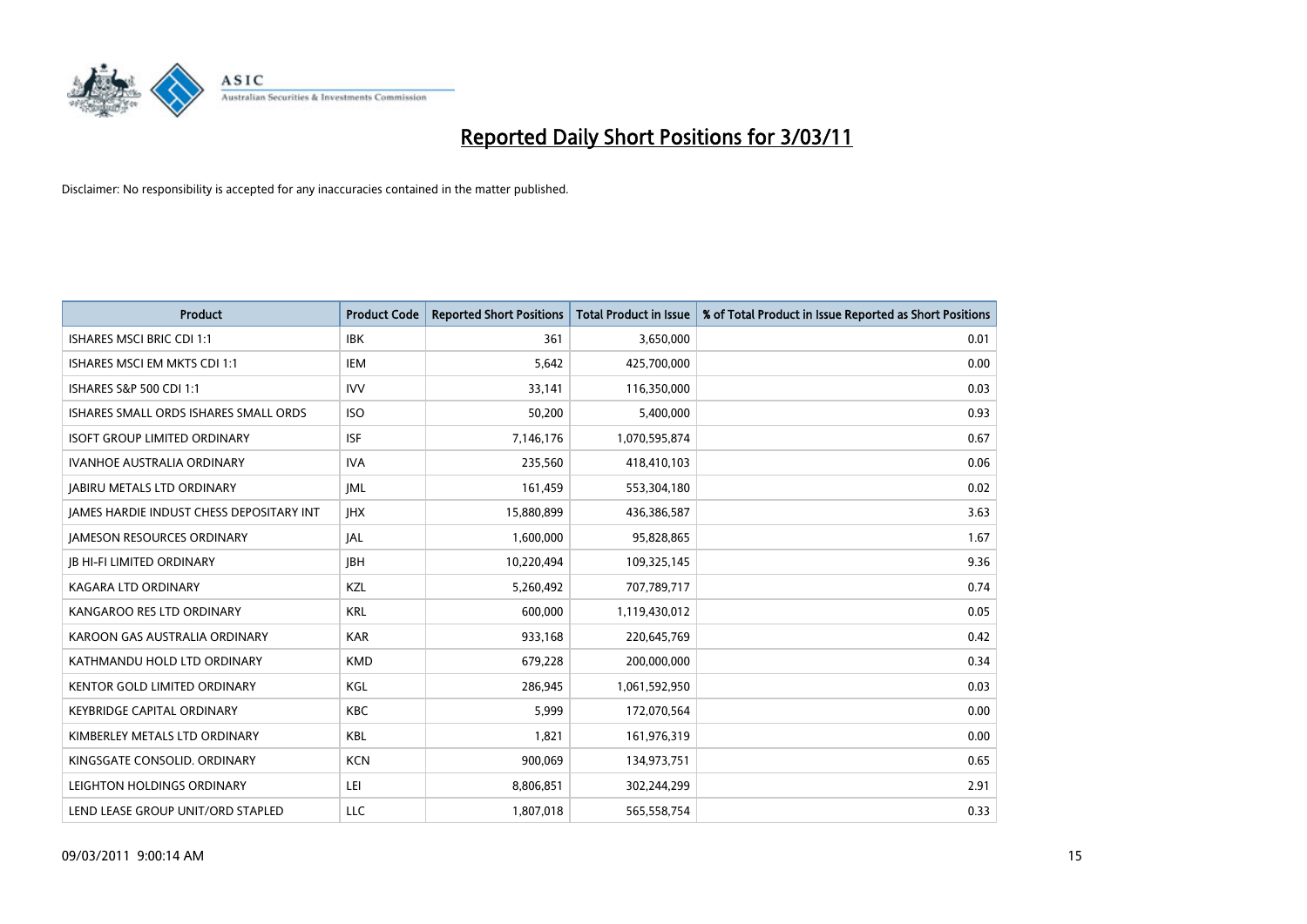

| <b>Product</b>                        | <b>Product Code</b> | <b>Reported Short Positions</b> | Total Product in Issue | % of Total Product in Issue Reported as Short Positions |
|---------------------------------------|---------------------|---------------------------------|------------------------|---------------------------------------------------------|
| LINC ENERGY LTD ORDINARY              | <b>LNC</b>          | 6,084,581                       | 503,418,900            | 1.22                                                    |
| LIQUEFIED NATURAL ORDINARY            | <b>LNG</b>          | 735,965                         | 214,099,015            | 0.34                                                    |
| <b>LYNAS CORPORATION ORDINARY</b>     | <b>LYC</b>          | 51,491,483                      | 1,662,499,093          | 3.09                                                    |
| M2 TELECOMMUNICATION ORDINARY         | <b>MTU</b>          | 10,212                          | 122,855,336            | 0.01                                                    |
| MACARTHUR COAL ORDINARY               | <b>MCC</b>          | 1,936,157                       | 299,476,903            | 0.64                                                    |
| <b>MACMAHON HOLDINGS ORDINARY</b>     | <b>MAH</b>          | 5,689,288                       | 733,711,705            | 0.77                                                    |
| MACQ ATLAS ROADS GRP ORDINARY STAPLED | <b>MQA</b>          | 4,118,882                       | 452,345,907            | 0.89                                                    |
| MACQUARIE GROUP LTD ORDINARY          | MQG                 | 2,636,231                       | 346,814,961            | 0.74                                                    |
| MAGELLAN FIN GRP LTD ORDINARY         | <b>MFG</b>          | 78                              | 148,238,898            | 0.00                                                    |
| MAGMA METALS LTD. ORDINARY            | <b>MMW</b>          | 505,500                         | 195,610,923            | 0.26                                                    |
| MANTRA RESOURCES ORDINARY             | <b>MRU</b>          | 29,938                          | 134,465,075            | 0.02                                                    |
| MAP GROUP STAPLED US PROHIBIT.        | <b>MAP</b>          | 3,479,133                       | 1,861,210,782          | 0.19                                                    |
| MARYBOROUGH SUGAR ORDINARY            | <b>MSF</b>          | 12,210                          | 69,029,013             | 0.02                                                    |
| <b>MATRIX C &amp; E LTD ORDINARY</b>  | <b>MCE</b>          | 17,097                          | 72,964,098             | 0.02                                                    |
| MCMILLAN SHAKESPEARE ORDINARY         | <b>MMS</b>          | 52,322                          | 67,998,560             | 0.07                                                    |
| <b>MCPHERSON'S LTD ORDINARY</b>       | <b>MCP</b>          | 32,700                          | 71,651,758             | 0.04                                                    |
| MEDUSA MINING LTD ORDINARY            | <b>MML</b>          | 1,291,551                       | 188,233,911            | 0.68                                                    |
| MELBOURNE IT LIMITED ORDINARY         | <b>MLB</b>          | 147,276                         | 80,043,955             | 0.19                                                    |
| MEO AUSTRALIA LTD ORDINARY            | <b>MEO</b>          | 5,816,242                       | 539,913,260            | 1.07                                                    |
| MERMAID MARINE ORDINARY               | <b>MRM</b>          | 739,815                         | 213,763,662            | 0.33                                                    |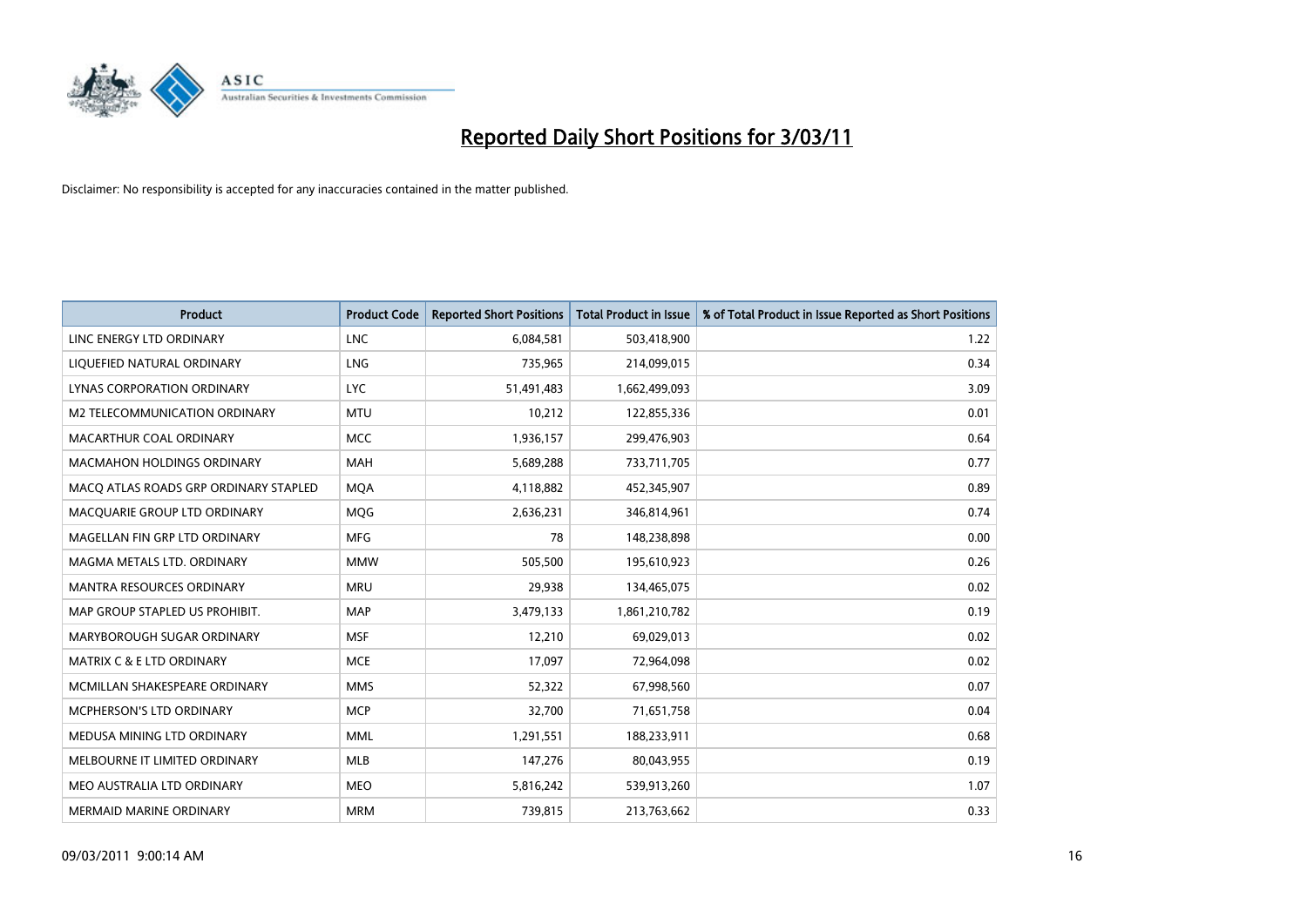

| <b>Product</b>                    | <b>Product Code</b> | <b>Reported Short Positions</b> | <b>Total Product in Issue</b> | % of Total Product in Issue Reported as Short Positions |
|-----------------------------------|---------------------|---------------------------------|-------------------------------|---------------------------------------------------------|
| MESOBLAST LIMITED ORDINARY        | <b>MSB</b>          | 285,112                         | 277,937,562                   | 0.10                                                    |
| METALS X LIMITED ORDINARY         | <b>MLX</b>          | 77,960                          | 1,365,661,782                 | 0.01                                                    |
| METCASH LIMITED ORDINARY          | <b>MTS</b>          | 23,215,750                      | 768,804,339                   | 3.01                                                    |
| METGASCO LIMITED ORDINARY         | <b>MEL</b>          | 235,435                         | 252,460,972                   | 0.09                                                    |
| MICLYN EXP OFFSHR ORDINARY        | <b>MIO</b>          | 146,885                         | 274,618,684                   | 0.05                                                    |
| MINARA RESOURCES ORDINARY         | <b>MRE</b>          | 7,080,641                       | 1,169,424,487                 | 0.59                                                    |
| MINCOR RESOURCES NL ORDINARY      | <b>MCR</b>          | 621,356                         | 200,608,804                   | 0.31                                                    |
| MINEMAKERS LIMITED ORDINARY       | <b>MAK</b>          | 269,127                         | 227,003,950                   | 0.12                                                    |
| MINERAL DEPOSITS ORDINARY         | <b>MDL</b>          | 256,249                         | 60,768,582                    | 0.43                                                    |
| MINERAL RESOURCES, ORDINARY       | <b>MIN</b>          | 435,794                         | 168,922,735                   | 0.26                                                    |
| MIRABELA NICKEL LTD ORDINARY      | <b>MBN</b>          | 9,232,942                       | 491,561,237                   | 1.85                                                    |
| MIRVAC GROUP STAPLED SECURITIES   | <b>MGR</b>          | 13,175,290                      | 3,415,819,357                 | 0.38                                                    |
| <b>MOLOPO ENERGY LTD ORDINARY</b> | <b>MPO</b>          | 910,142                         | 250,972,584                   | 0.37                                                    |
| MOLY MINES LIMITED ORDINARY       | <b>MOL</b>          | 9,295                           | 365,893,989                   | 0.00                                                    |
| MONADELPHOUS GROUP ORDINARY       | <b>MND</b>          | 546,079                         | 87,576,827                    | 0.63                                                    |
| MORTGAGE CHOICE LTD ORDINARY      | <b>MOC</b>          | 3,814                           | 119,948,255                   | 0.00                                                    |
| MOUNT GIBSON IRON ORDINARY        | <b>MGX</b>          | 4,468,481                       | 1,082,570,693                 | 0.42                                                    |
| MULTIPLEX SITES SITES             | <b>MXUPA</b>        | 45                              | 4,500,000                     | 0.00                                                    |
| MURCHISON METALS LTD ORDINARY     | <b>MMX</b>          | 13,413,870                      | 435,884,268                   | 3.07                                                    |
| MYER HOLDINGS LTD ORDINARY        | <b>MYR</b>          | 11,970,488                      | 582,297,884                   | 2.04                                                    |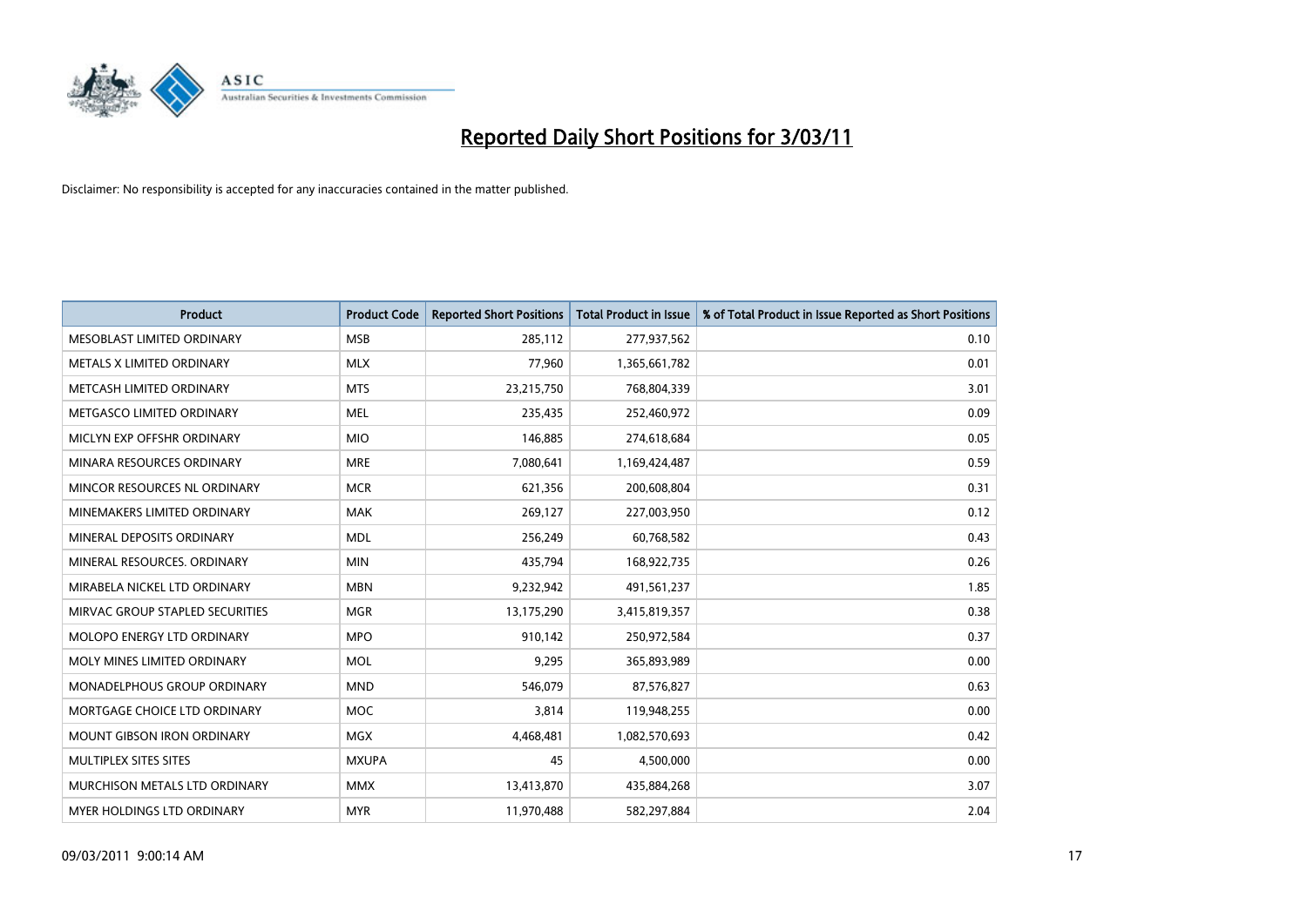

| <b>Product</b>                          | <b>Product Code</b> | <b>Reported Short Positions</b> | <b>Total Product in Issue</b> | % of Total Product in Issue Reported as Short Positions |
|-----------------------------------------|---------------------|---------------------------------|-------------------------------|---------------------------------------------------------|
| MYSTATE LIMITED ORDINARY                | <b>MYS</b>          | 1,400                           | 67,439,158                    | 0.00                                                    |
| NAMOI COTTON CO-OP CO-OPERATIVE CAP.UNT | <b>NAM</b>          | 205,227                         | 96,978,836                    | 0.21                                                    |
| NATIONAL AUST. BANK ORDINARY            | <b>NAB</b>          | 8,356,651                       | 2,169,575,514                 | 0.38                                                    |
| NATURAL FUEL LIMITED ORDINARY           | <b>NFL</b>          |                                 | 721,912                       | 0.00                                                    |
| NAVITAS LIMITED ORDINARY                | <b>NVT</b>          | 1,751,254                       | 369,358,564                   | 0.48                                                    |
| NEPTUNE MARINE ORDINARY                 | <b>NMS</b>          | 1,794,589                       | 442,352,382                   | 0.40                                                    |
| NEW HOPE CORPORATION ORDINARY           | <b>NHC</b>          | 992,849                         | 830,230,549                   | 0.12                                                    |
| NEWCREST MINING ORDINARY                | <b>NCM</b>          | 2,472,506                       | 765,173,287                   | 0.30                                                    |
| NEWS CORP A NON-VOTING CDI              | <b>NWSLV</b>        | 15,786                          | 1,829,322,571                 | 0.00                                                    |
| NEWS CORP B VOTING CDI                  | <b>NWS</b>          | 6,158,300                       | 798,520,953                   | 0.75                                                    |
| NEXBIS LIMITED ORDINARY                 | <b>NBS</b>          | 63,733                          | 798,356,704                   | 0.01                                                    |
| NEXUS ENERGY LIMITED ORDINARY           | <b>NXS</b>          | 20,550,608                      | 1,020,257,304                 | 2.02                                                    |
| NIB HOLDINGS LIMITED ORDINARY           | <b>NHF</b>          | 4,385                           | 466,765,752                   | 0.00                                                    |
| NICK SCALI LIMITED ORDINARY             | <b>NCK</b>          | 35,846                          | 81,000,000                    | 0.04                                                    |
| NIDO PETROLEUM ORDINARY                 | <b>NDO</b>          | 1,671,440                       | 1,373,822,119                 | 0.12                                                    |
| NKWE PLATINUM 10C US COMMON             | <b>NKP</b>          | 240,577                         | 559,651,184                   | 0.05                                                    |
| NOBLE MINERAL RES ORDINARY              | <b>NMG</b>          | 718,946                         | 380,667,944                   | 0.19                                                    |
| NORTHERN CREST ORDINARY                 | <b>NOC</b>          | 24,345                          | 116,074,781                   | 0.02                                                    |
| NORTHERN ENERGY CORP ORDINARY           | <b>NEC</b>          | 68,664                          | 129,455,838                   | 0.05                                                    |
| NORTHERN IRON LTD ORDINARY              | <b>NFE</b>          | 1,333,462                       | 336,084,863                   | 0.39                                                    |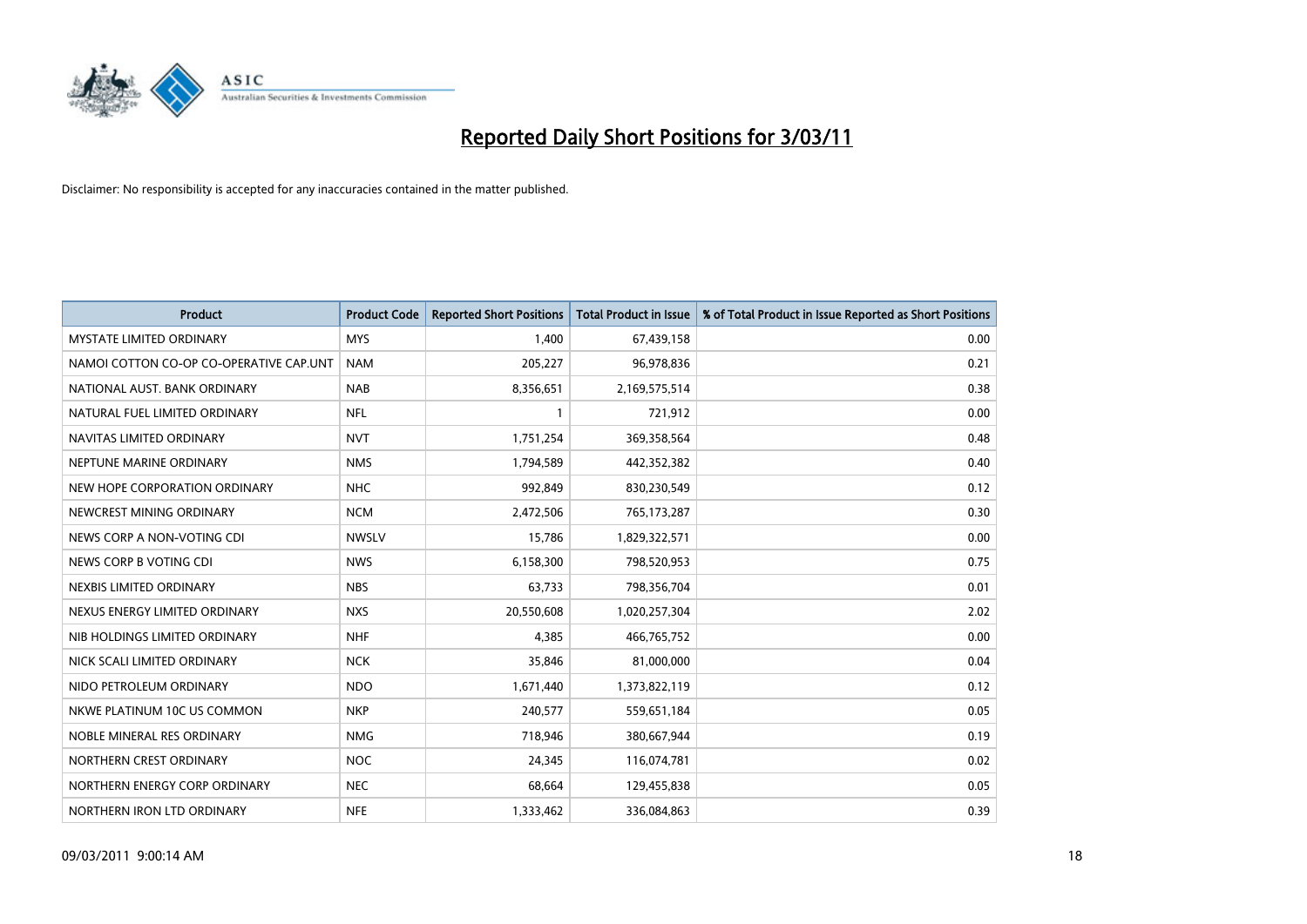

| Product                               | <b>Product Code</b> | <b>Reported Short Positions</b> | <b>Total Product in Issue</b> | % of Total Product in Issue Reported as Short Positions |
|---------------------------------------|---------------------|---------------------------------|-------------------------------|---------------------------------------------------------|
| NORTHERN MIN LTD ORDINARY             | <b>NTU</b>          | 97,075                          | 164,595,022                   | 0.06                                                    |
| NORTON GOLD FIELDS ORDINARY           | <b>NGF</b>          | 3,000                           | 684,830,265                   | 0.00                                                    |
| NRW HOLDINGS LIMITED ORDINARY         | <b>NWH</b>          | 106,097                         | 251,223,000                   | 0.04                                                    |
| NUCOAL RESOURCES NL ORDINARY          | <b>NCR</b>          | 1,623,751                       | 434,612,580                   | 0.37                                                    |
| NUFARM LIMITED ORDINARY               | <b>NUF</b>          | 5,945,897                       | 261,833,005                   | 2.24                                                    |
| NUPLEX INDUSTRIES ORDINARY            | <b>NPX</b>          | 107,106                         | 195,060,783                   | 0.05                                                    |
| NYOTA MINERALS LTD ORDINARY           | <b>NYO</b>          | 1,203,152                       | 477,948,263                   | 0.25                                                    |
| OAKTON LIMITED ORDINARY               | <b>OKN</b>          | 655,109                         | 93,674,235                    | 0.69                                                    |
| OCEANAGOLD CORP. CHESS DEPOSITARY INT | <b>OGC</b>          | 593,524                         | 262,062,610                   | 0.23                                                    |
| OCEANIA CAPITAL LTD ORDINARY          | <b>OCP</b>          | 2,500                           | 91,921,295                    | 0.00                                                    |
| OIL SEARCH LTD ORDINARY               | <b>OSH</b>          | 5,032,465                       | 1,312,888,303                 | 0.38                                                    |
| OM HOLDINGS LIMITED ORDINARY          | OMH                 | 5,125,338                       | 503,085,150                   | 1.00                                                    |
| <b>ONESTEEL LIMITED ORDINARY</b>      | OST                 | 9,048,318                       | 1,334,723,421                 | 0.65                                                    |
| ORICA LIMITED ORDINARY                | ORI                 | 892,588                         | 363,223,767                   | 0.23                                                    |
| ORIGIN ENERGY ORDINARY                | <b>ORG</b>          | 3,721,516                       | 884,913,512                   | 0.40                                                    |
| OROCOBRE LIMITED ORDINARY             | <b>ORE</b>          | 495,953                         | 102,813,894                   | 0.48                                                    |
| OROTONGROUP LIMITED ORDINARY          | <b>ORL</b>          | 6,585                           | 40,880,902                    | 0.02                                                    |
| OTTO ENERGY LIMITED ORDINARY          | <b>OEL</b>          | 113,640                         | 1,134,540,071                 | 0.01                                                    |
| OZ MINERALS ORDINARY                  | OZL                 | 22,698,417                      | 3,238,546,504                 | 0.68                                                    |
| <b>PACIFIC BRANDS ORDINARY</b>        | <b>PBG</b>          | 10,649,460                      | 931,386,248                   | 1.15                                                    |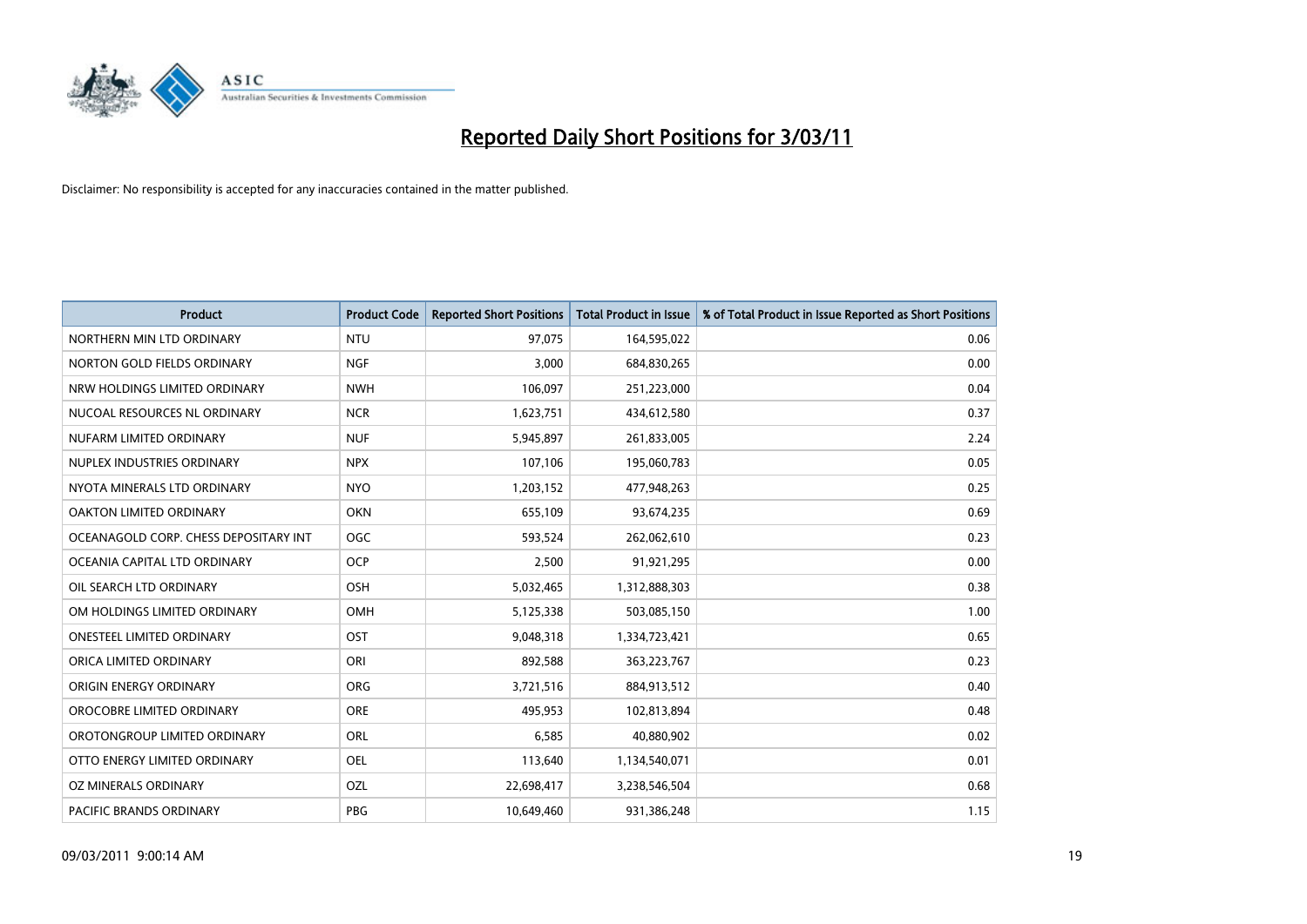

| <b>Product</b>                | <b>Product Code</b> | <b>Reported Short Positions</b> | Total Product in Issue | % of Total Product in Issue Reported as Short Positions |
|-------------------------------|---------------------|---------------------------------|------------------------|---------------------------------------------------------|
| PALADIN ENERGY LTD ORDINARY   | <b>PDN</b>          | 16,978,553                      | 777,455,983            | 2.18                                                    |
| PANAUST LIMITED ORDINARY      | <b>PNA</b>          | 9,059,444                       | 2,963,456,676          | 0.29                                                    |
| PANORAMIC RESOURCES ORDINARY  | PAN                 | 1,225,249                       | 207,050,710            | 0.58                                                    |
| PAPERLINX LIMITED ORDINARY    | <b>PPX</b>          | 25,854,663                      | 603,580,761            | 4.28                                                    |
| PAPILLON RES LTD ORDINARY     | PIR                 | 373,021                         | 187,419,893            | 0.19                                                    |
| PATTIES FOODS LTD ORDINARY    | PFL                 |                                 | 138,908,853            | 0.00                                                    |
| PEET LIMITED ORDINARY         | <b>PPC</b>          | 114,216                         | 302,965,804            | 0.03                                                    |
| PENINSULA ENERGY LTD ORDINARY | <b>PEN</b>          | 1,075,565                       | 2,082,328,714          | 0.05                                                    |
| PERILYA LIMITED ORDINARY      | PEM                 | 1,508,551                       | 526,075,563            | 0.29                                                    |
| PERPETUAL LIMITED ORDINARY    | <b>PPT</b>          | 2,487,272                       | 44,140,166             | 5.62                                                    |
| PERSEUS MINING LTD ORDINARY   | PRU                 | 2,886,102                       | 423,187,088            | 0.69                                                    |
| PETSEC ENERGY ORDINARY        | PSA                 | 223,332                         | 231,283,622            | 0.10                                                    |
| PHARMAXIS LTD ORDINARY        | <b>PXS</b>          | 1,098,267                       | 228,127,809            | 0.48                                                    |
| PHOTON GROUP LTD ORDINARY     | PGA                 | 250,510                         | 1,540,543,357          | 0.02                                                    |
| PIKE RIVER COAL ORDINARY      | <b>PRC</b>          | 257,595                         | 405,513,933            | 0.06                                                    |
| PLATINUM ASSET ORDINARY       | <b>PTM</b>          | 6,040,756                       | 561,347,878            | 1.08                                                    |
| PLATINUM AUSTRALIA ORDINARY   | PLA                 | 5,142,261                       | 392,430,039            | 1.32                                                    |
| PLATINUM CAPITAL LTD ORDINARY | <b>PMC</b>          |                                 | 163,732,888            | 0.00                                                    |
| PLUTON RESOURCES ORDINARY     | PLV                 | 27,979                          | 181,457,362            | 0.02                                                    |
| PMP LIMITED ORDINARY          | <b>PMP</b>          | 1,518,031                       | 335,338,483            | 0.45                                                    |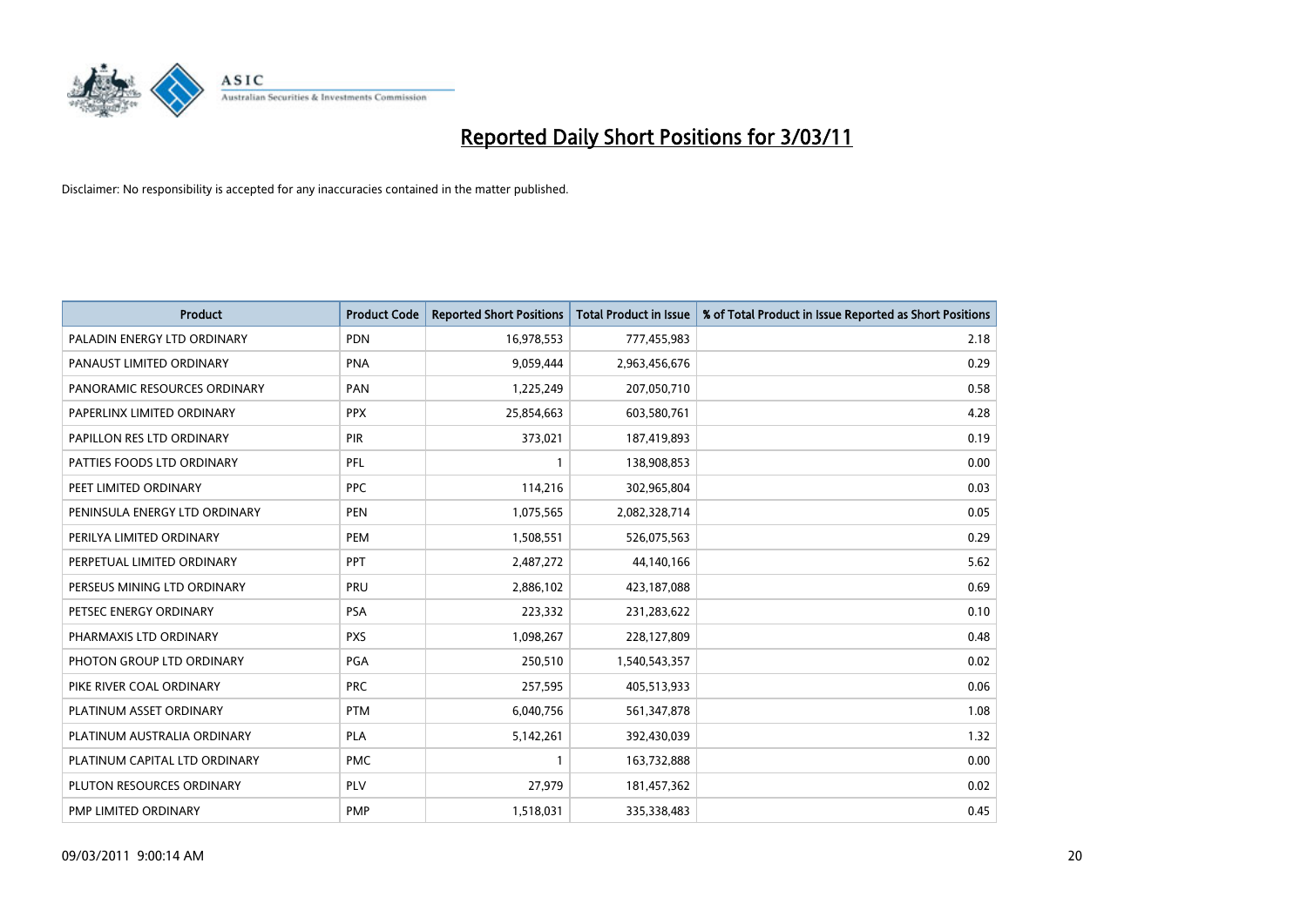

| <b>Product</b>                       | <b>Product Code</b> | <b>Reported Short Positions</b> | Total Product in Issue | % of Total Product in Issue Reported as Short Positions |
|--------------------------------------|---------------------|---------------------------------|------------------------|---------------------------------------------------------|
| PORT BOUVARD LIMITED ORDINARY        | PBD                 | 6,754                           | 593,868,295            | 0.00                                                    |
| PREMIER INVESTMENTS ORDINARY         | <b>PMV</b>          | 321,098                         | 155,030,045            | 0.22                                                    |
| PRIMA BIOMED LTD ORDINARY            | PRR                 | 36.181                          | 783,169,465            | 0.00                                                    |
| PRIMARY HEALTH CARE ORDINARY         | PRY                 | 9,606,031                       | 496,073,188            | 1.92                                                    |
| PRIME INFR GROUP. STAPLED SECURITIES | PIH                 | 308,735                         | 351,776,795            | 0.09                                                    |
| PRIME MEDIA GRP LTD ORDINARY         | PRT                 | $\overline{2}$                  | 366,330,303            | 0.00                                                    |
| PRIMEAG AUSTRALIA ORDINARY           | PAG                 | 1,773                           | 150,569,976            | 0.00                                                    |
| PROGEN PHARMACEUTIC ORDINARY         | PGL                 | 151,596                         | 24,709,097             | 0.61                                                    |
| PROGRAMMED ORDINARY                  | <b>PRG</b>          | 521,485                         | 118,169,908            | 0.45                                                    |
| <b>PSIVIDA CORP CDI 1:1</b>          | <b>PVA</b>          | 6,878                           | 8,972,191              | 0.08                                                    |
| <b>QANTAS AIRWAYS ORDINARY</b>       | QAN                 | 26,717,091                      | 2,265,123,620          | 1.19                                                    |
| <b>QBE INSURANCE GROUP ORDINARY</b>  | <b>OBE</b>          | 19,387,863                      | 1,051,756,499          | 1.80                                                    |
| OR NATIONAL LIMITED ORDINARY         | <b>ORN</b>          | 10,299,568                      | 2,440,000,000          | 0.41                                                    |
| <b>QUBE LOGISTICS ORDINARY UNITS</b> | <b>OUB</b>          | 1,600                           | 517,868,029            | 0.00                                                    |
| RAMELIUS RESOURCES ORDINARY          | <b>RMS</b>          | 46,348                          | 291,208,795            | 0.01                                                    |
| RAMSAY HEALTH CARE ORDINARY          | <b>RHC</b>          | 1,106,488                       | 202,081,252            | 0.56                                                    |
| <b>RCR TOMLINSON ORDINARY</b>        | <b>RCR</b>          | 68,067                          | 131,892,672            | 0.05                                                    |
| <b>REA GROUP ORDINARY</b>            | <b>REA</b>          | 11,508                          | 129,691,280            | 0.00                                                    |
| <b>RECKON LIMITED ORDINARY</b>       | <b>RKN</b>          | 2                               | 133,384,060            | 0.00                                                    |
| RED FORK ENERGY ORDINARY             | <b>RFE</b>          | 7,809                           | 139,535,000            | 0.01                                                    |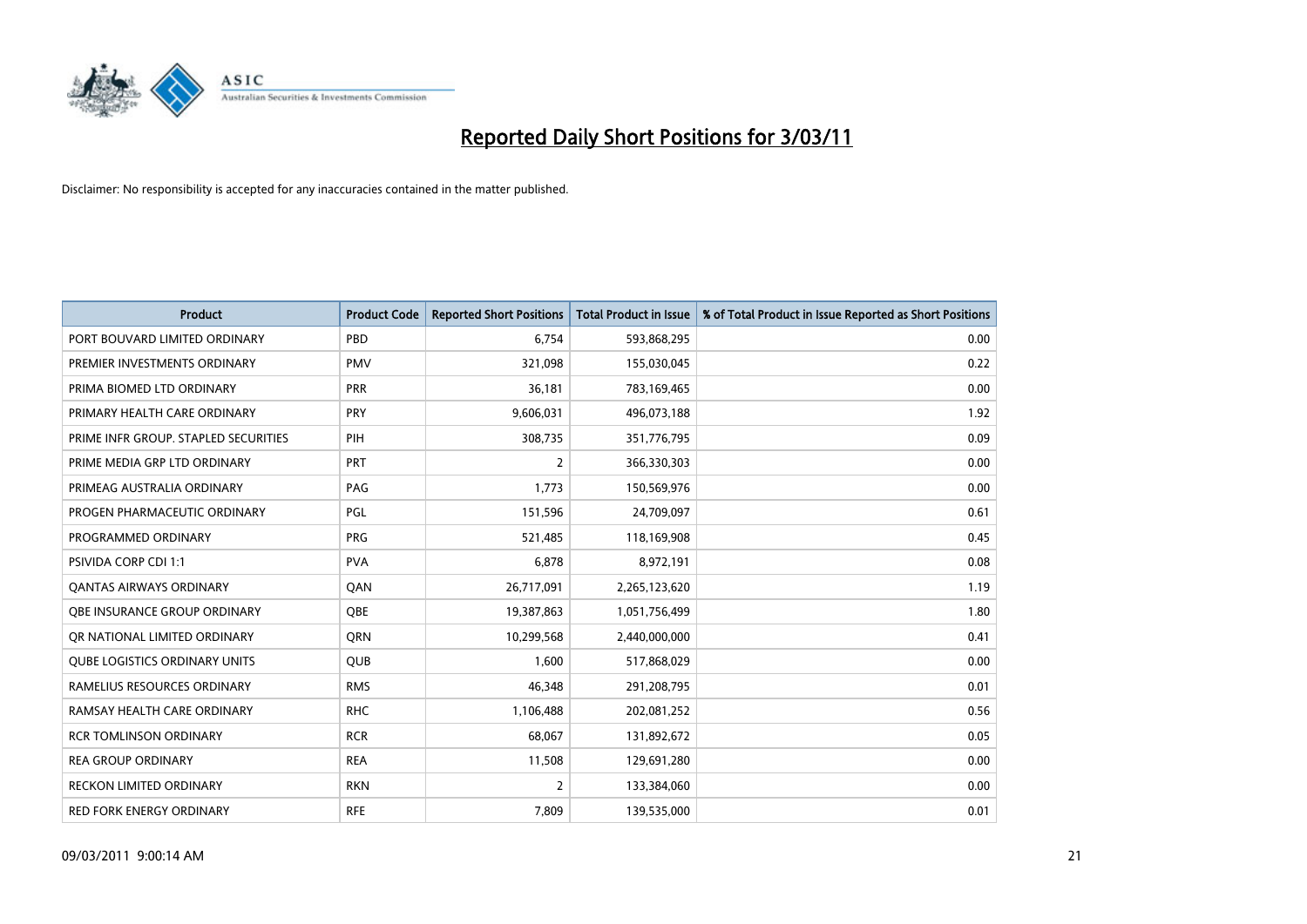

| Product                              | <b>Product Code</b> | <b>Reported Short Positions</b> | Total Product in Issue | % of Total Product in Issue Reported as Short Positions |
|--------------------------------------|---------------------|---------------------------------|------------------------|---------------------------------------------------------|
| <b>REED RESOURCES LTD ORDINARY</b>   | <b>RDR</b>          | 466,765                         | 193,271,768            | 0.25                                                    |
| REGIONAL EXPRESS ORDINARY            | <b>REX</b>          | 1,476                           | 121,254,902            | 0.00                                                    |
| <b>REGIS RESOURCES ORDINARY</b>      | <b>RRL</b>          | 2,484,971                       | 430,750,415            | 0.55                                                    |
| RESMED INC CDI 10:1                  | <b>RMD</b>          | 9,763,074                       | 1,534,676,730          | 0.64                                                    |
| <b>RESOLUTE MINING ORDINARY</b>      | <b>RSG</b>          | 3,895,269                       | 467,211,233            | 0.83                                                    |
| <b>RESOURCE GENERATION ORDINARY</b>  | <b>RES</b>          | 226.811                         | 243,900,530            | 0.09                                                    |
| REVERSE CORP LIMITED ORDINARY        | <b>REF</b>          | 25,141                          | 92,382,175             | 0.03                                                    |
| <b>REX MINERALS LIMITED ORDINARY</b> | <b>RXM</b>          | 80,000                          | 150,317,460            | 0.05                                                    |
| RHG LIMITED ORDINARY                 | <b>RHG</b>          | 78,070                          | 318,745,978            | 0.02                                                    |
| RIDLEY CORPORATION ORDINARY          | <b>RIC</b>          | 91,460                          | 307,817,071            | 0.03                                                    |
| RIO TINTO LIMITED ORDINARY           | <b>RIO</b>          | 13,044,404                      | 435,758,720            | 2.96                                                    |
| RIVERCITY MOTORWAY STAPLED           | <b>RCY</b>          | 132,000                         | 957,010,115            | 0.01                                                    |
| RIVERSDALE MINING ORDINARY           | <b>RIV</b>          | 1,461,206                       | 236,696,188            | 0.62                                                    |
| <b>ROBUST RESOURCES ORDINARY</b>     | <b>ROL</b>          | 27,988                          | 84,194,097             | 0.03                                                    |
| ROC OIL COMPANY ORDINARY             | <b>ROC</b>          | 13,179,056                      | 713,154,560            | 1.85                                                    |
| <b>RP DATA LTD ORDINARY</b>          | <b>RPX</b>          | 16,634                          | 149,246,421            | 0.01                                                    |
| SAI GLOBAL LIMITED ORDINARY          | SAI                 | 232,739                         | 198,041,195            | 0.10                                                    |
| SALMAT LIMITED ORDINARY              | <b>SLM</b>          | 149,261                         | 159,749,049            | 0.09                                                    |
| SAMSON OIL & GAS LTD ORDINARY        | SSN                 | 442,712                         | 1,691,906,680          | 0.03                                                    |
| SANDFIRE RESOURCES ORDINARY          | <b>SFR</b>          | 60,591                          | 148,309,969            | 0.03                                                    |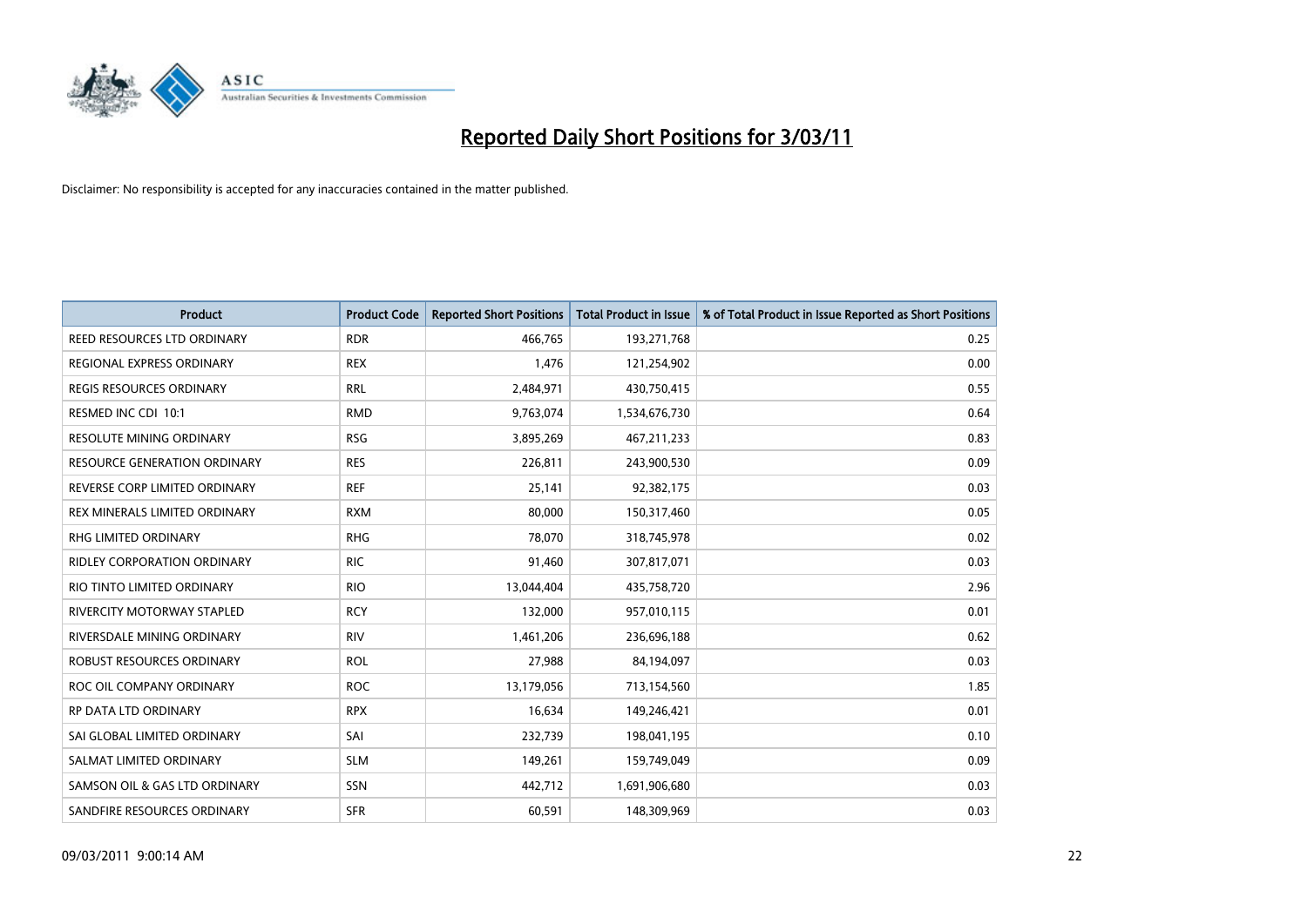

| <b>Product</b>                           | <b>Product Code</b> | <b>Reported Short Positions</b> | Total Product in Issue | % of Total Product in Issue Reported as Short Positions |
|------------------------------------------|---------------------|---------------------------------|------------------------|---------------------------------------------------------|
| <b>SANTOS LTD ORDINARY</b>               | <b>STO</b>          | 4,292,977                       | 874,246,838            | 0.47                                                    |
| SARACEN MINERAL ORDINARY                 | <b>SAR</b>          | 392,376                         | 492,151,415            | 0.07                                                    |
| SEDGMAN LIMITED ORDINARY                 | <b>SDM</b>          | 370,139                         | 207,997,898            | 0.18                                                    |
| SEEK LIMITED ORDINARY                    | <b>SEK</b>          | 4,172,835                       | 336,584,488            | 1.25                                                    |
| SENETAS CORPORATION ORDINARY             | <b>SEN</b>          | 756,999                         | 463,105,195            | 0.16                                                    |
| SERVCORP LIMITED ORDINARY                | SRV                 | 197,883                         | 98,440,807             | 0.19                                                    |
| SERVICE STREAM ORDINARY                  | <b>SSM</b>          | 432,522                         | 283,418,867            | 0.15                                                    |
| SEVEN GROUP HOLDINGS ORDINARY            | <b>SVW</b>          | 100,829                         | 305,410,281            | 0.03                                                    |
| SIGMA PHARMACEUTICAL ORDINARY            | <b>SIP</b>          | 20,513,509                      | 1,178,626,572          | 1.74                                                    |
| SILEX SYSTEMS ORDINARY                   | <b>SLX</b>          | 243,890                         | 170,128,997            | 0.14                                                    |
| SILVER LAKE RESOURCE ORDINARY            | <b>SLR</b>          | 233,409                         | 178,882,838            | 0.14                                                    |
| SIMS METAL MGMT LTD ORDINARY             | SGM                 | 3,614,219                       | 204,921,757            | 1.78                                                    |
| SINGAPORE TELECOMM. CHESS DEPOSITARY INT | SGT                 | 4,148,213                       | 318,538,714            | 1.29                                                    |
| SIRTEX MEDICAL ORDINARY                  | <b>SRX</b>          | 980                             | 55,768,136             | 0.00                                                    |
| SKILLED GROUP LTD ORDINARY               | <b>SKE</b>          | 1,003,870                       | 190,738,408            | 0.54                                                    |
| SKY CITY ENTERTAIN, ORDINARY             | <b>SKC</b>          | 1,901,849                       | 575,114,687            | 0.33                                                    |
| <b>SKY NETWORK ORDINARY</b>              | <b>SKT</b>          | 302,328                         | 389,139,785            | 0.08                                                    |
| <b>SLATER &amp; GORDON ORDINARY</b>      | SGH                 | 835                             | 149,202,224            | 0.00                                                    |
| SMS MANAGEMENT, ORDINARY                 | <b>SMX</b>          | 195,875                         | 67,661,358             | 0.29                                                    |
| SOLIMAR ENERGY LTD ORDINARY              | SGY                 | 50,000                          | 307,387,501            | 0.02                                                    |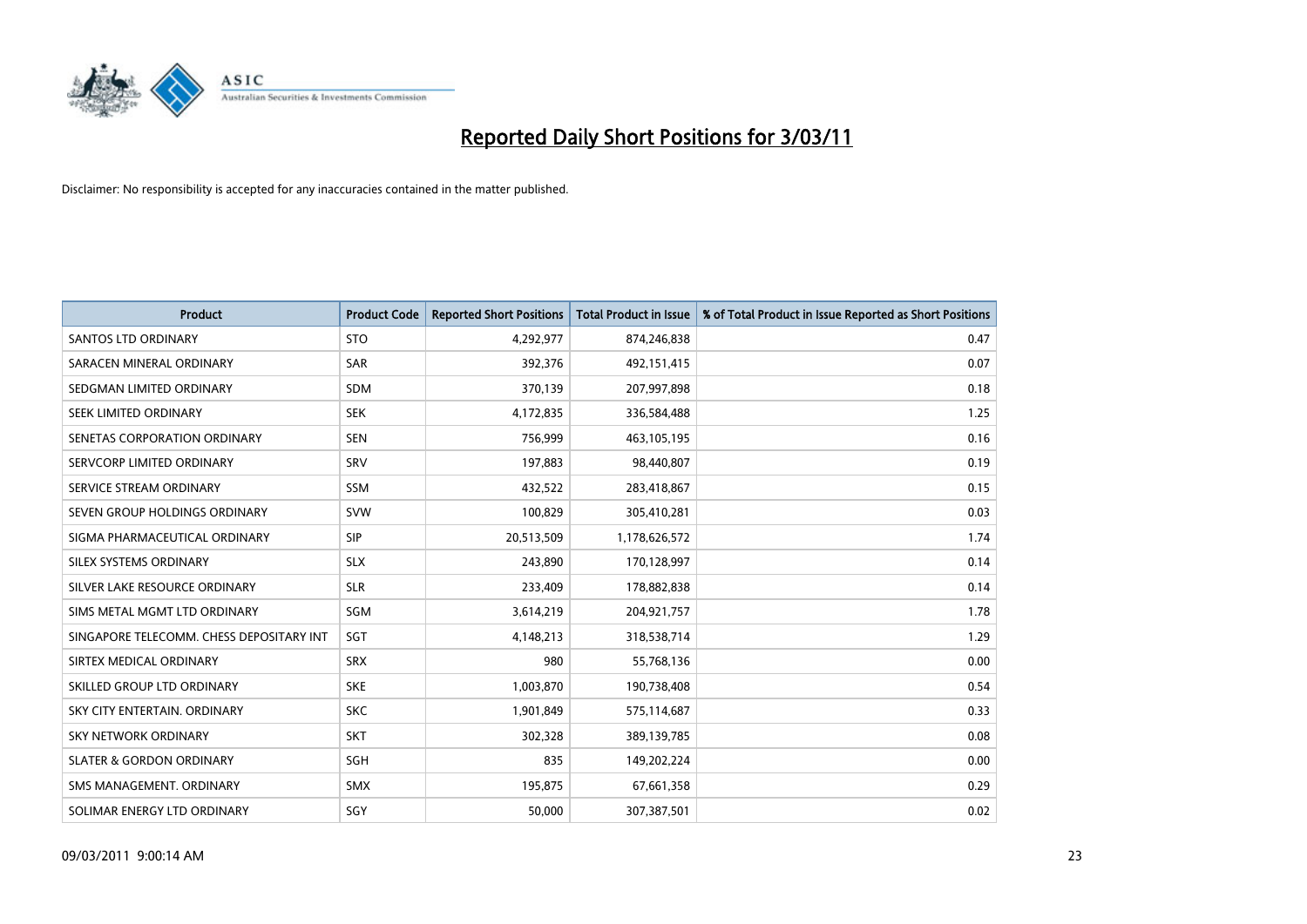

| <b>Product</b>                           | <b>Product Code</b> | <b>Reported Short Positions</b> | Total Product in Issue | % of Total Product in Issue Reported as Short Positions |
|------------------------------------------|---------------------|---------------------------------|------------------------|---------------------------------------------------------|
| SONIC HEALTHCARE ORDINARY                | <b>SHL</b>          | 6,411,924                       | 388,429,875            | 1.66                                                    |
| SOUL PATTINSON (W.H) ORDINARY            | SOL                 | 30,191                          | 238,640,580            | 0.01                                                    |
| SP AUSNET STAPLED SECURITIES             | <b>SPN</b>          | 7,318,008                       | 2,795,115,439          | 0.24                                                    |
| SPARK INFRASTRUCTURE STAPLED NOTE & UNIT | SKI                 | 9,655,239                       | 1,326,734,264          | 0.73                                                    |
| SPDR 200 FUND ETF UNITS                  | <b>STW</b>          | 8                               | 51,439,159             | 0.00                                                    |
| SPECIALTY FASHION ORDINARY               | <b>SFH</b>          | 2,370,391                       | 191,686,122            | 1.23                                                    |
| SPHERE MINERALS LTD ORDINARY             | <b>SPH</b>          | 1,991                           | 171,348,151            | 0.00                                                    |
| SPOTLESS GROUP LTD ORDINARY              | <b>SPT</b>          | 5,405,984                       | 261,070,153            | 2.07                                                    |
| ST BARBARA LIMITED ORDINARY              | <b>SBM</b>          | 3,519,109                       | 325,615,389            | 1.09                                                    |
| STAGING CONNECTIONS ORDINARY             | <b>STG</b>          | 2,917,189                       | 78,317,726             | 3.72                                                    |
| STANMORE COAL LTD ORDINARY               | <b>SMR</b>          | 32,031                          | 87,250,738             | 0.04                                                    |
| STARPHARMA HOLDINGS ORDINARY             | SPL                 | 15,000                          | 244,043,268            | 0.01                                                    |
| STH AMERICAN COR LTD ORDINARY            | SAY                 | 9,200                           | 233,651,371            | 0.00                                                    |
| STH CRS ELECT ENGNR ORDINARY             | <b>SXE</b>          | 7,914                           | 124,178,939            | 0.01                                                    |
| STHN CROSS MEDIA ORDINARY                | SXL                 | 1,048,946                       | 378,827,750            | 0.27                                                    |
| STOCKLAND UNITS/ORD STAPLED              | SGP                 | 16,599,820                      | 2,383,036,717          | 0.70                                                    |
| STRAITS RES LTD. ORDINARY                | SRQ                 | 2,645,272                       | 316, 342, 835          | 0.83                                                    |
| <b>STW COMMUNICATIONS ORDINARY</b>       | SGN                 | 224,915                         | 364,310,964            | 0.06                                                    |
| SUNCORP GROUP LTD ORDINARY               | <b>SUN</b>          | 6,794,195                       | 1,281,390,524          | 0.50                                                    |
| SUNDANCE ENERGY ORDINARY                 | <b>SEA</b>          | 22,591                          | 276,709,585            | 0.01                                                    |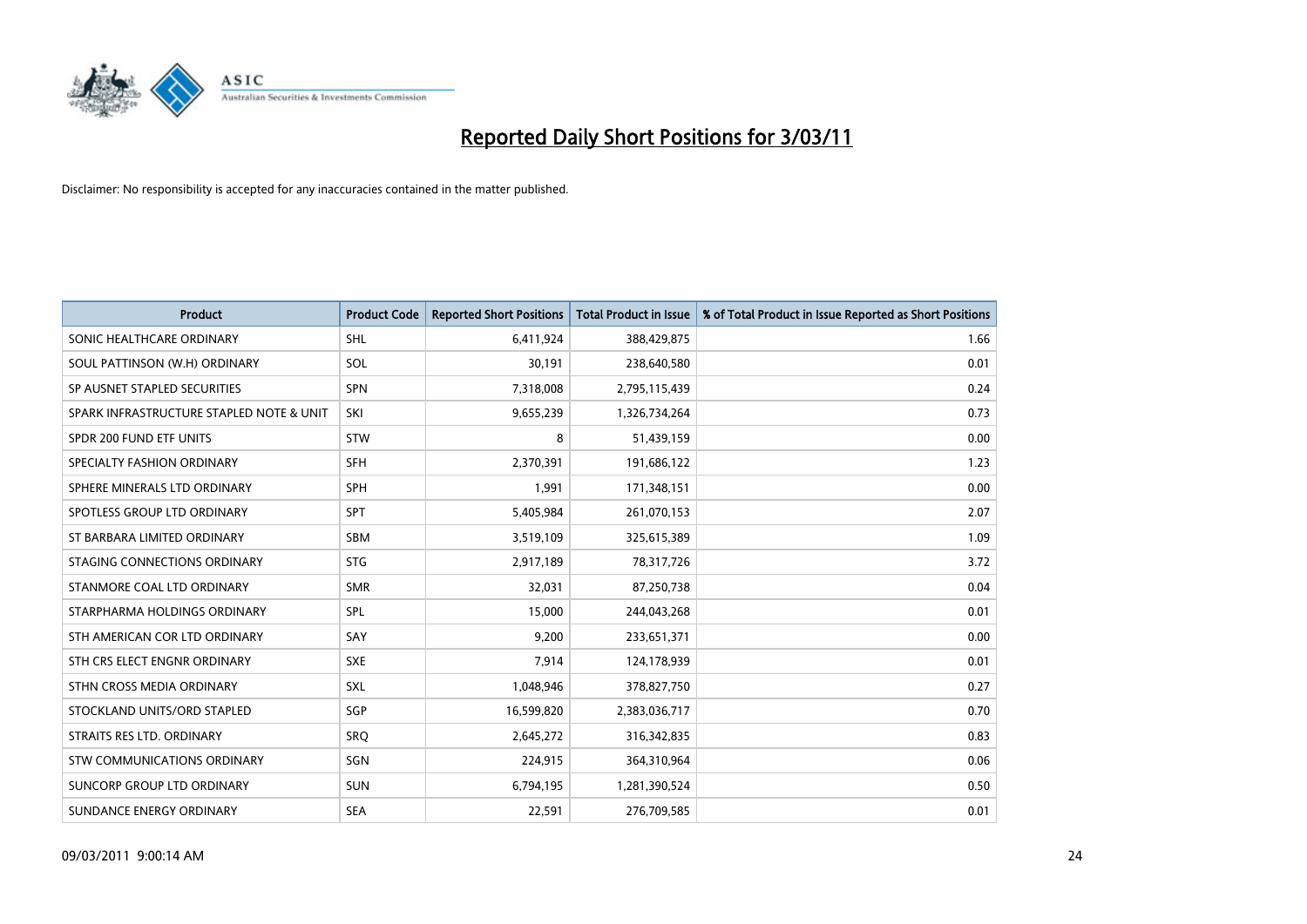

| <b>Product</b>                       | <b>Product Code</b> | <b>Reported Short Positions</b> | <b>Total Product in Issue</b> | % of Total Product in Issue Reported as Short Positions |
|--------------------------------------|---------------------|---------------------------------|-------------------------------|---------------------------------------------------------|
| SUNDANCE RESOURCES ORDINARY          | SDL                 | 18, 181, 336                    | 2,712,401,668                 | 0.67                                                    |
| SUNLAND GROUP LTD ORDINARY           | <b>SDG</b>          | 340,116                         | 224,881,794                   | 0.14                                                    |
| SUPER RET REP LTD ORDINARY           | SUL                 | 118,621                         | 129,039,842                   | 0.09                                                    |
| SWICK MINING ORDINARY                | <b>SWK</b>          | 178,857                         | 236,724,970                   | 0.07                                                    |
| SYMEX HOLDINGS ORDINARY              | <b>SYM</b>          | 6,633                           | 125,037,628                   | 0.01                                                    |
| <b>TABCORP HOLDINGS LTD ORDINARY</b> | <b>TAH</b>          | 1,930,060                       | 684,918,140                   | 0.28                                                    |
| <b>TALENT2 INTERNATION ORDINARY</b>  | <b>TWO</b>          | 7                               | 142,063,750                   | 0.00                                                    |
| TALISMAN MINING ORDINARY             | <b>TLM</b>          | 14,740                          | 130,438,627                   | 0.01                                                    |
| TANAMI GOLD NL ORDINARY              | <b>TAM</b>          | 64,383                          | 260,947,676                   | 0.02                                                    |
| TAP OIL LIMITED ORDINARY             | <b>TAP</b>          | 1,494,085                       | 240,967,311                   | 0.63                                                    |
| TASSAL GROUP LIMITED ORDINARY        | <b>TGR</b>          | 27,890                          | 146,304,404                   | 0.01                                                    |
| TATTS GROUP LTD ORDINARY             | <b>TTS</b>          | 31,688,552                      | 1,301,074,556                 | 2.43                                                    |
| <b>TELECOM CORPORATION ORDINARY</b>  | <b>TEL</b>          | 24,297,497                      | 1,924,626,240                 | 1.28                                                    |
| TELSTRA CORPORATION, ORDINARY        | <b>TLS</b>          | 71,508,440                      | 12,443,074,357                | 0.57                                                    |
| TEN NETWORK HOLDINGS ORDINARY        | <b>TEN</b>          | 22,057,775                      | 1,045,236,720                 | 2.09                                                    |
| TERANGA GOLD CORP CDI 1:1            | <b>TGZ</b>          | 171,371                         | 149,817,696                   | 0.11                                                    |
| TFS CORPORATION LTD ORDINARY         | <b>TFC</b>          | 64,242                          | 228,397,097                   | 0.02                                                    |
| THE REJECT SHOP ORDINARY             | <b>TRS</b>          | 399,594                         | 26,033,570                    | 1.54                                                    |
| THOR MINING PLC CHESS DEPOSITARY     | <b>THR</b>          | 2,307                           | 240,235,256                   | 0.00                                                    |
| THORN GROUP LIMITED ORDINARY         | <b>TGA</b>          | 2,361                           | 129,858,924                   | 0.00                                                    |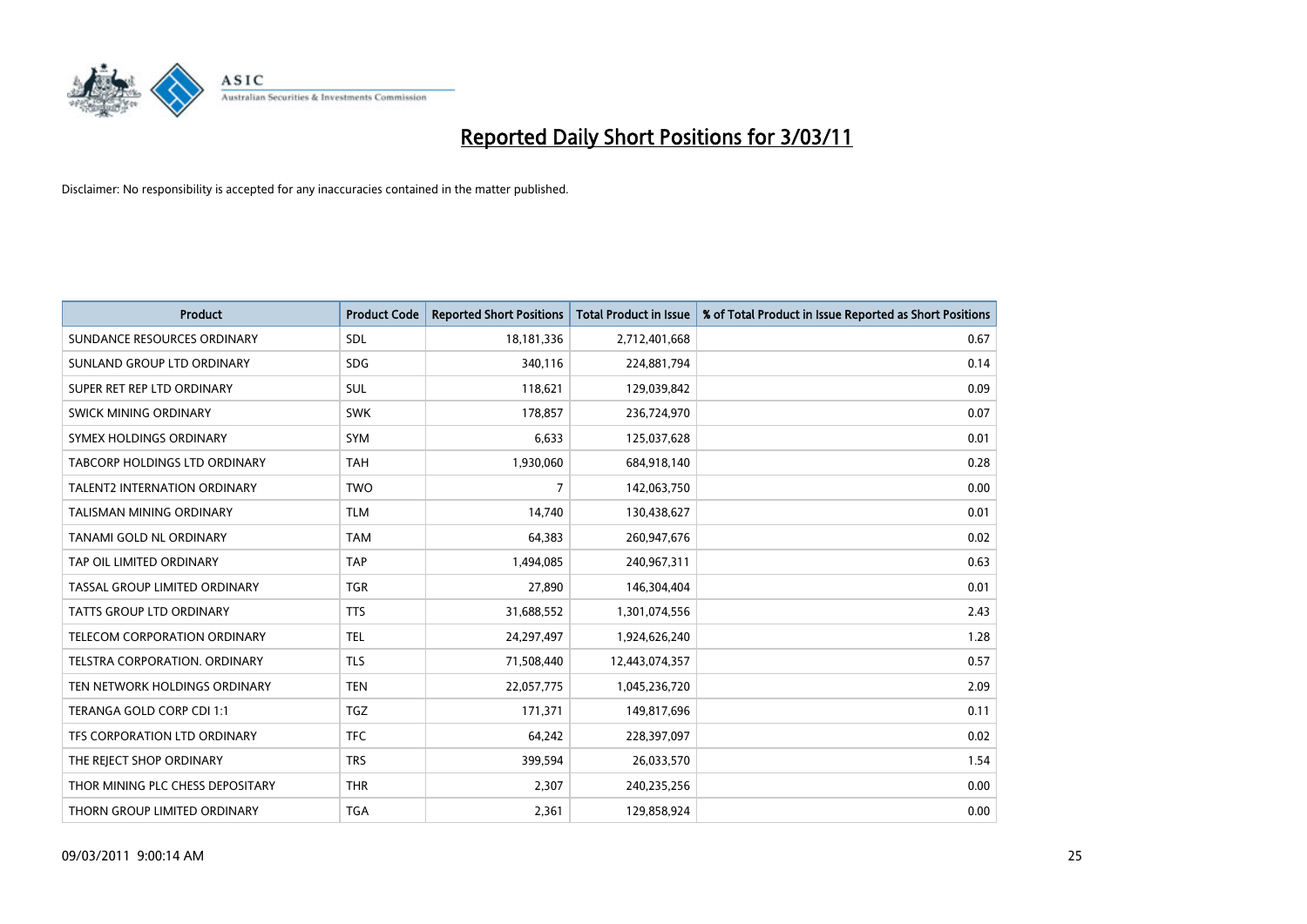

| <b>Product</b>                          | <b>Product Code</b> | <b>Reported Short Positions</b> | Total Product in Issue | % of Total Product in Issue Reported as Short Positions |
|-----------------------------------------|---------------------|---------------------------------|------------------------|---------------------------------------------------------|
| THUNDELARRA EXPLOR. ORDINARY            | <b>THX</b>          | 32,692                          | 153,414,483            | 0.02                                                    |
| TIGER RESOURCES ORDINARY                | <b>TGS</b>          | 267,038                         | 597,523,151            | 0.04                                                    |
| TIMBERCORP LIMITED ORDINARY             | <b>TIM</b>          | 90.074                          | 352,071,429            | 0.02                                                    |
| TISHMAN SPEYER UNITS                    | <b>TSO</b>          | 49.049                          | 338,440,904            | 0.01                                                    |
| TNG LIMITED ORDINARY                    | <b>TNG</b>          | 4,321                           | 258,055,076            | 0.00                                                    |
| TOLL HOLDINGS LTD ORDINARY              | <b>TOL</b>          | 13,485,581                      | 706,577,616            | 1.91                                                    |
| TORO ENERGY LIMITED ORDINARY            | <b>TOE</b>          | 35,404                          | 964,936,676            | 0.00                                                    |
| <b>TOWER AUSTRALIA ORDINARY</b>         | <b>TAL</b>          | 222,497                         | 419,652,394            | 0.04                                                    |
| TOWER LIMITED ORDINARY                  | <b>TWR</b>          | 690,119                         | 263,603,448            | 0.26                                                    |
| TOX FREE SOLUTIONS ORDINARY             | <b>TOX</b>          | 83,100                          | 92,290,500             | 0.09                                                    |
| TPG TELECOM LIMITED ORDINARY            | <b>TPM</b>          | 3,858,737                       | 775,522,421            | 0.49                                                    |
| TRANSFIELD SERV INFR STAPLED SECURITIES | <b>TSI</b>          | 1,299,244                       | 434,862,971            | 0.30                                                    |
| <b>TRANSFIELD SERVICES ORDINARY</b>     | <b>TSE</b>          | 768,081                         | 549,715,957            | 0.14                                                    |
| TRANSPACIFIC INDUST, ORDINARY           | <b>TPI</b>          | 19,271,315                      | 960,638,735            | 2.01                                                    |
| TRANSURBAN GROUP TRIPLE STAPLED SEC.    | <b>TCL</b>          | 5,214,319                       | 1,443,543,731          | 0.36                                                    |
| TRINITY GROUP STAPLED SECURITIES        | <b>TCO</b>          | 3.419                           | 231,701,539            | 0.00                                                    |
| TROY RESOURCES NL ORDINARY              | <b>TRY</b>          | 28,880                          | 87,565,323             | 0.03                                                    |
| UGL LIMITED ORDINARY                    | <b>UGL</b>          | 4,702,782                       | 166,028,705            | 2.82                                                    |
| UNILIFE CORPORATION CDI US PROHIBITED   | <b>UNS</b>          | 213,342                         | 277,791,611            | 0.07                                                    |
| UXC LIMITED ORDINARY                    | <b>UXC</b>          | 676,489                         | 305,789,718            | 0.21                                                    |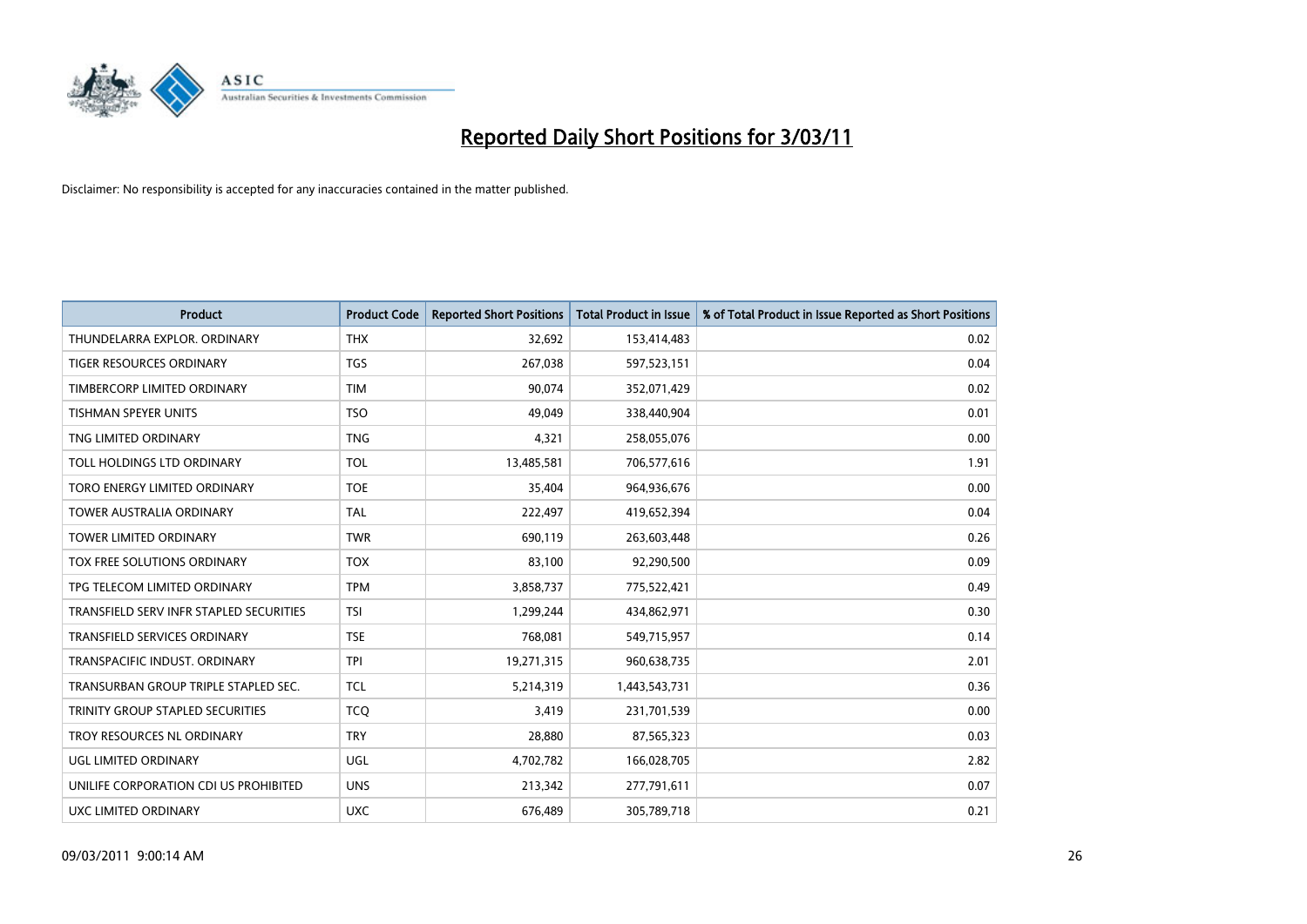

| <b>Product</b>                            | <b>Product Code</b> | <b>Reported Short Positions</b> | Total Product in Issue | % of Total Product in Issue Reported as Short Positions |
|-------------------------------------------|---------------------|---------------------------------|------------------------|---------------------------------------------------------|
| VALAD PROPERTY GROUP STAPLED US PROHIBIT. | <b>VPG</b>          | 4,476,273                       | 115,108,116            | 3.89                                                    |
| <b>VDM GROUP LIMITED ORDINARY</b>         | <b>VMG</b>          | 11,116                          | 193,127,749            | 0.01                                                    |
| <b>VENTURE MINERALS ORDINARY</b>          | <b>VMS</b>          | 86,100                          | 220,943,592            | 0.04                                                    |
| <b>VENTUREX RESOURCES ORDINARY</b>        | <b>VXR</b>          | 4,199,014                       | 1,087,242,726          | 0.39                                                    |
| <b>VILLAGE ROADSHOW LTD ORDINARY</b>      | <b>VRL</b>          | 506                             | 151,668,100            | 0.00                                                    |
| VIRGIN BLUE HOLDINGS ORDINARY             | <b>VBA</b>          | 36,995,404                      | 2,210,197,600          | 1.68                                                    |
| <b>VISION GROUP HLDGS ORDINARY</b>        | <b>VGH</b>          | 78,000                          | 73,583,806             | 0.11                                                    |
| <b>VITA GROUP LTD ORDINARY</b>            | <b>VTG</b>          | 75,190                          | 142,499,800            | 0.05                                                    |
| VITERRA INC CDI 1:1                       | <b>VTA</b>          | 3,828                           | 68,629,939             | 0.01                                                    |
| VNGD ALL-WORLD EX-US CDI 1:1              | <b>VEU</b>          | 7,626                           | 590,668                | 1.29                                                    |
| WATPAC LIMITED ORDINARY                   | <b>WTP</b>          | 29,304                          | 183,341,382            | 0.01                                                    |
| <b>WDS LIMITED ORDINARY</b>               | <b>WDS</b>          | 101,091                         | 143,107,458            | 0.07                                                    |
| WEBJET LIMITED ORDINARY                   | <b>WEB</b>          | 52,338                          | 77,961,278             | 0.07                                                    |
| <b>WESFARMERS LIMITED ORDINARY</b>        | <b>WES</b>          | 20,255,751                      | 1,005,191,394          | 2.00                                                    |
| WESFARMERS LIMITED PARTIALLY PROTECTED    | <b>WESN</b>         | 65,478                          | 151,880,768            | 0.03                                                    |
| WEST AUSTRALIAN NEWS ORDINARY             | <b>WAN</b>          | 2,642,308                       | 219,668,970            | 1.19                                                    |
| WESTERN AREAS NL ORDINARY                 | <b>WSA</b>          | 7,549,500                       | 179,735,899            | 4.20                                                    |
| WESTERN DESERT RES. ORDINARY              | <b>WDR</b>          | 948                             | 154,684,908            | 0.00                                                    |
| WESTFIELD GROUP ORD/UNIT STAPLED SEC      | <b>WDC</b>          | 8,059,764                       | 2,308,988,539          | 0.33                                                    |
| <b>WESTFIELD RETAIL TST UNIT STAPLED</b>  | <b>WRT</b>          | 13,467,059                      | 3,054,166,195          | 0.43                                                    |